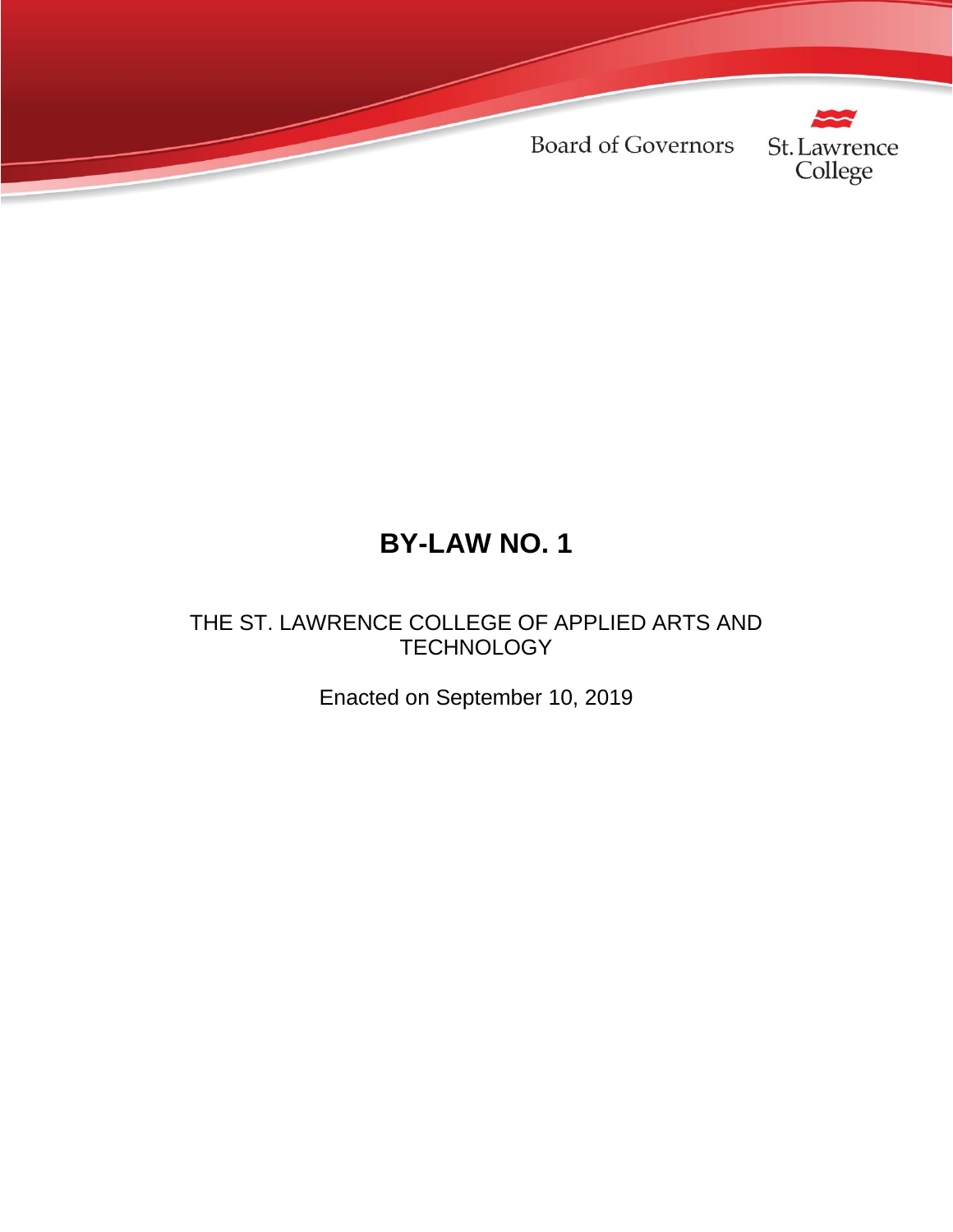# **TABLE OF CONTENTS**

# **ARTICLE 1 DEFINITIONS & INTERPRETATION**

| <b>ARTICLE 2 NOT-FOR-PROFIT CORPORATIONS ACT, 2010</b> |  |
|--------------------------------------------------------|--|
| <b>ARTICLE 3 ORGANIZATION</b>                          |  |
|                                                        |  |
|                                                        |  |
|                                                        |  |
|                                                        |  |
| <b>ARTICLE 4 BOARD OF GOVERNORS</b>                    |  |
|                                                        |  |
|                                                        |  |
|                                                        |  |
|                                                        |  |
|                                                        |  |
|                                                        |  |
|                                                        |  |
|                                                        |  |
|                                                        |  |
|                                                        |  |
| <b>ARTICLE 5 REMOVAL OF GOVERNORS</b>                  |  |
|                                                        |  |
|                                                        |  |
|                                                        |  |
|                                                        |  |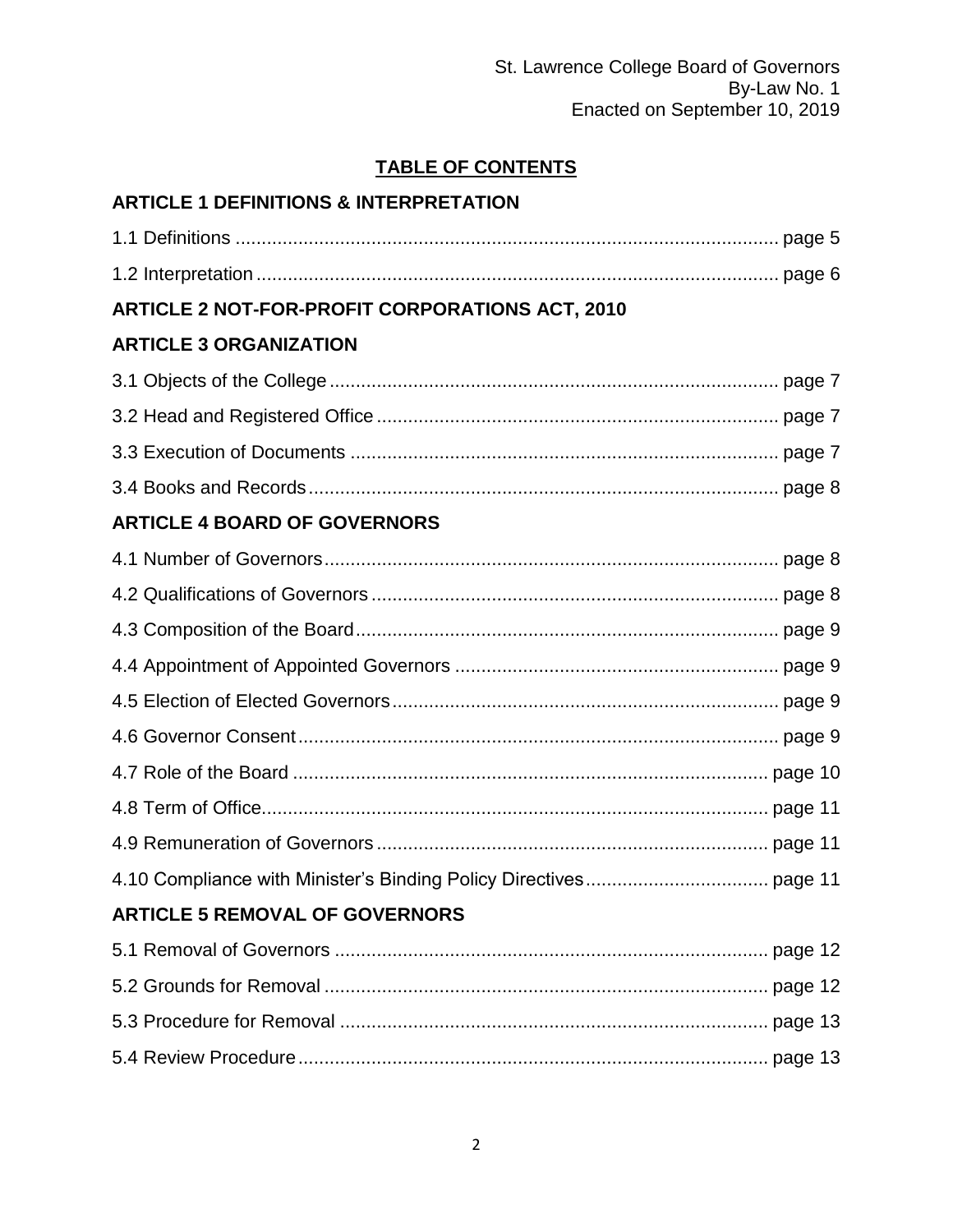# **TABLE OF CONTENTS**

| <b>ARTICLE 6 VACANCIES</b>                                |  |
|-----------------------------------------------------------|--|
|                                                           |  |
|                                                           |  |
| <b>ARTICLE 7 MEETINGS OF THE BOARD</b>                    |  |
|                                                           |  |
|                                                           |  |
|                                                           |  |
|                                                           |  |
|                                                           |  |
|                                                           |  |
|                                                           |  |
|                                                           |  |
|                                                           |  |
|                                                           |  |
| <b>ARTICLE 8 CONFLICT OF INTEREST</b>                     |  |
|                                                           |  |
| <b>ARTICLE 9 PROTECTION OF THE GOVERNORS AND OFFICERS</b> |  |
|                                                           |  |
|                                                           |  |
|                                                           |  |
|                                                           |  |
|                                                           |  |
| <b>ARTICLE 10 COMMITTEES</b>                              |  |
|                                                           |  |
|                                                           |  |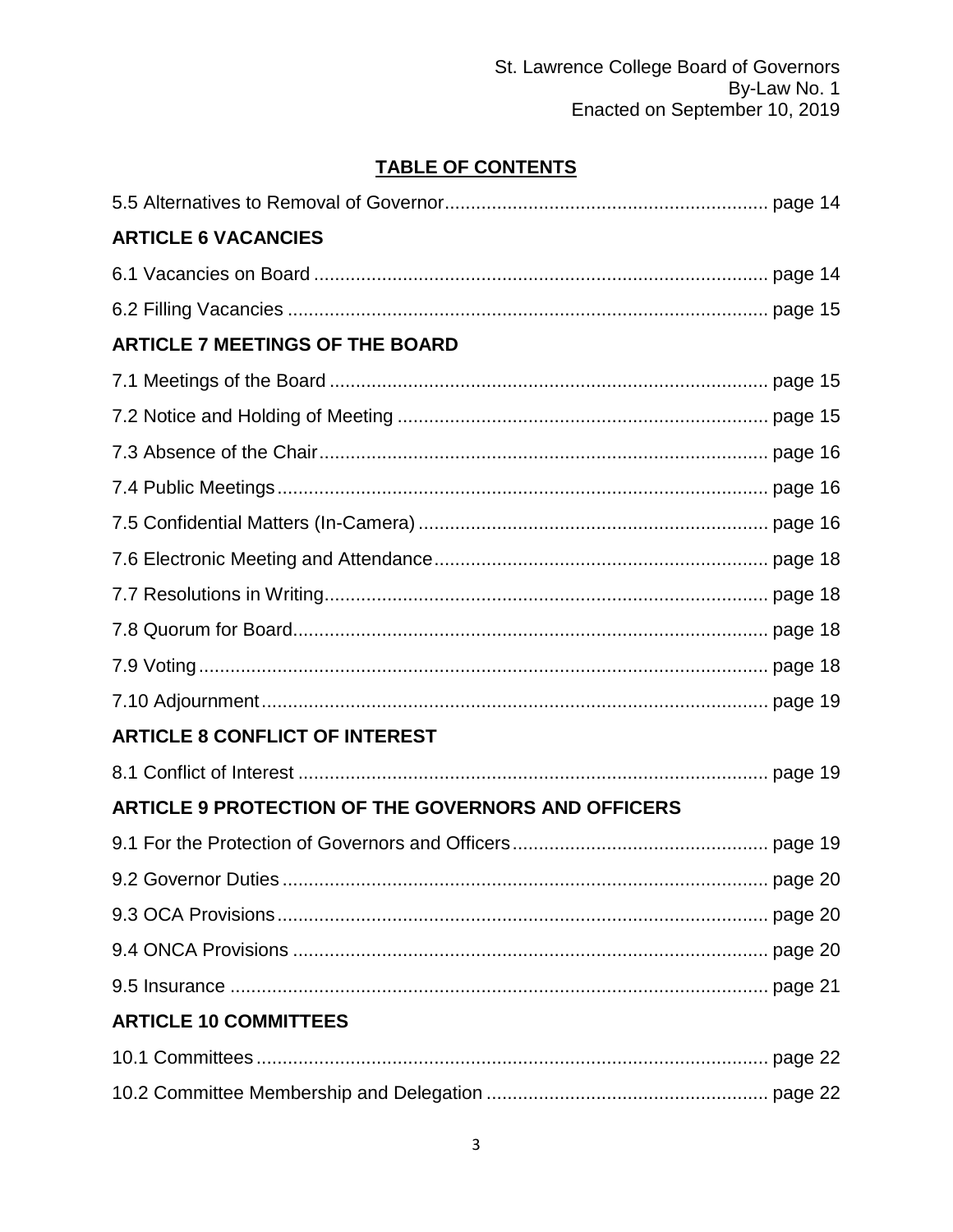# TABLE OF CONTENTS

| <b>ARTICLE 11 OFFICERS</b>           |  |
|--------------------------------------|--|
|                                      |  |
|                                      |  |
| <b>ARTICLE 12 DUTIES OF OFFICERS</b> |  |
|                                      |  |
|                                      |  |
|                                      |  |
|                                      |  |
| <b>ARTICLE 13 FINANCIAL MATTERS</b>  |  |
|                                      |  |
|                                      |  |
|                                      |  |
| <b>ARTICLE 14 NOTICES</b>            |  |
|                                      |  |
|                                      |  |
|                                      |  |
|                                      |  |
|                                      |  |
| <b>ARTICLE 15 BY-LAWS</b>            |  |
|                                      |  |
|                                      |  |
|                                      |  |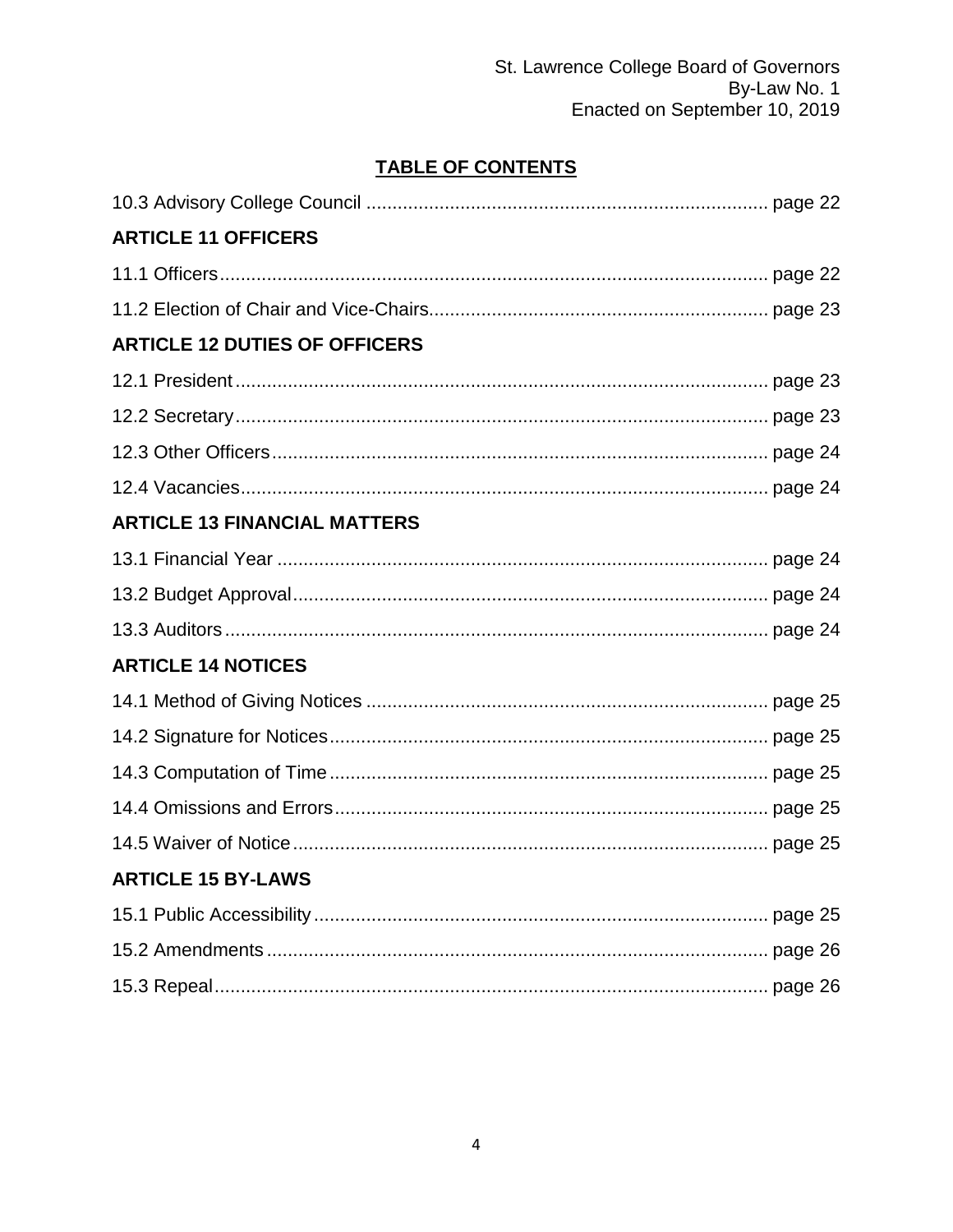#### **ARTICLE 1 DEFINITIONS & INTERPRETATION**

#### **1.1 Definitions**

In this By-Law the following terms have the following meanings:

- a) "Academic Staff Member" shall mean a person who is employed full-time by the Board as a teacher, counselor or librarian.
- b) "Act" shall mean the ONCA or OCA, as applicable.
- c) "Administrative Staff Member" shall mean a person who is employed by the Board and who is not an Academic Staff Member, a Support Staff Member or Student.
- d) "Appointed Governor" shall mean the Governors appointed in accordance with Section 4.4.
- e) "Board" shall mean the Board of Governors of the College.
- f) "By-Laws" shall mean this By-Law (as amended from time to time) and all other By-Laws of the College in effect from time to time.
- g) "Chair" shall mean the elected chair of the Board or any committee thereof, as the case may be.
- h) "College" shall mean The St. Lawrence College of Applied Arts and Technology.
- i) "Elected Governor" shall mean Governors elected in accordance with Section 4.5.
- j) "Elected Governor Group" shall mean (a) the group of persons who are Academic Staff Members, (b) the group of persons who are Administrative (Management) Staff Members, (c) the group of persons who are Support Staff Members, or (d) the group of persons who are Students.
- k) "Electronic Means" shall mean any means, other than direct speech or writing, by which information or data is transmitted, including telephone, email, digital telecommunications applications, online portal, computer and other.
- l) "Employee" shall mean an Academic Staff Member, Administrative Staff Member or Support Staff Member.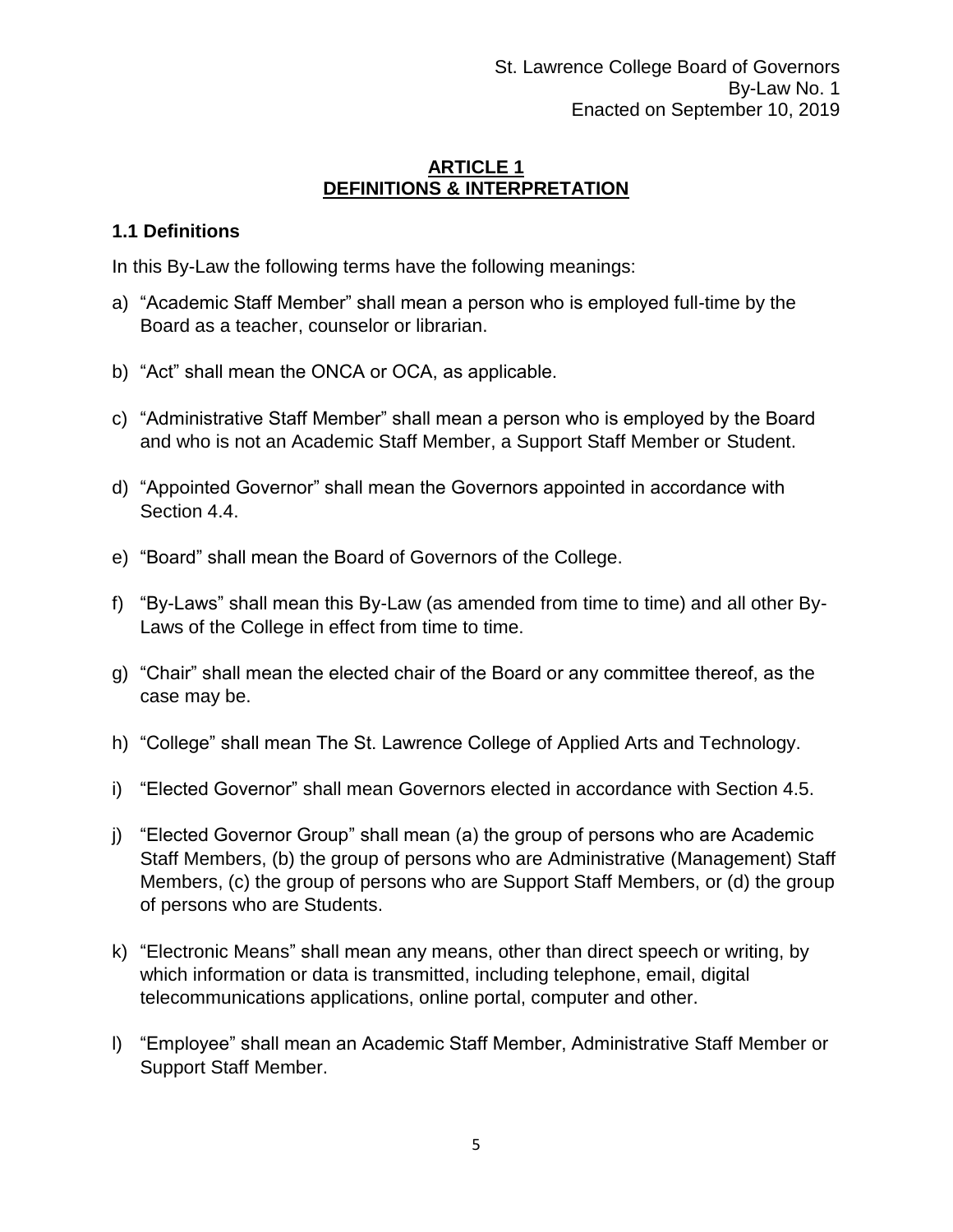- m) "Governor" shall mean an Appointed Governor, an Elected Governor, or the President & CEO of St. Lawrence College. "Governors" shall mean all of them.
- n) "LGIC" means the Lieutenant Governor in Council.
- o) ["Minister"](https://www.ontario.ca/page/ministry-training-colleges-universities) shall mean the Minister of Training, Colleges and Universities (Ontario).
- p) ["Ministry"](https://www.ontario.ca/page/ministry-training-colleges-universities) shall mean the Ministry of Training, Colleges and Universities (Ontario).
- q) ["OCA"](https://www.ontario.ca/laws/statute/90c38) shall mean the Corporations Act (Ontario) and all regulations made thereunder and any amendments made to the act or the regulations.
- r) ["OCAATA"](http://www.tcu.gov.on.ca/pepg/audiences/colleges/) shall mean the Ontario Colleges of Applied Arts and Technology Act, 2002 and all regulations made thereunder and any amendments made to the act or the regulations.
- s) ["ONCA"](https://www.ontario.ca/laws/statute/10n15) shall mean the Not-for-profit Corporations Act, 2010 (Ontario) and all regulations made thereunder and any amendments made to the act or the regulations.
- t) "Electronic Means" shall mean any means, other than direct speech or writing, by which information or data is transmitted, including telephone, email, digital telecommunications applications, online portal, computer and other.
- u) "Secretary" shall mean the President, unless otherwise directed by the Board.
- v) "Student" shall mean a person who is enrolled in a course or program of instruction at St. Lawrence College.
- w) "Support Staff Member" shall mean a person who is employed as a member of the office, clerical, technical, health care, maintenance, building service, shipping, transportation, cafeteria or nursery staff.
- x) "Vice Chair" shall mean the vice chair of the Board or any committee thereof, as the case may be.

#### **1.2 Interpretation**

This By-Law shall be, unless the context otherwise requires, construed and interpreted in accordance with the following: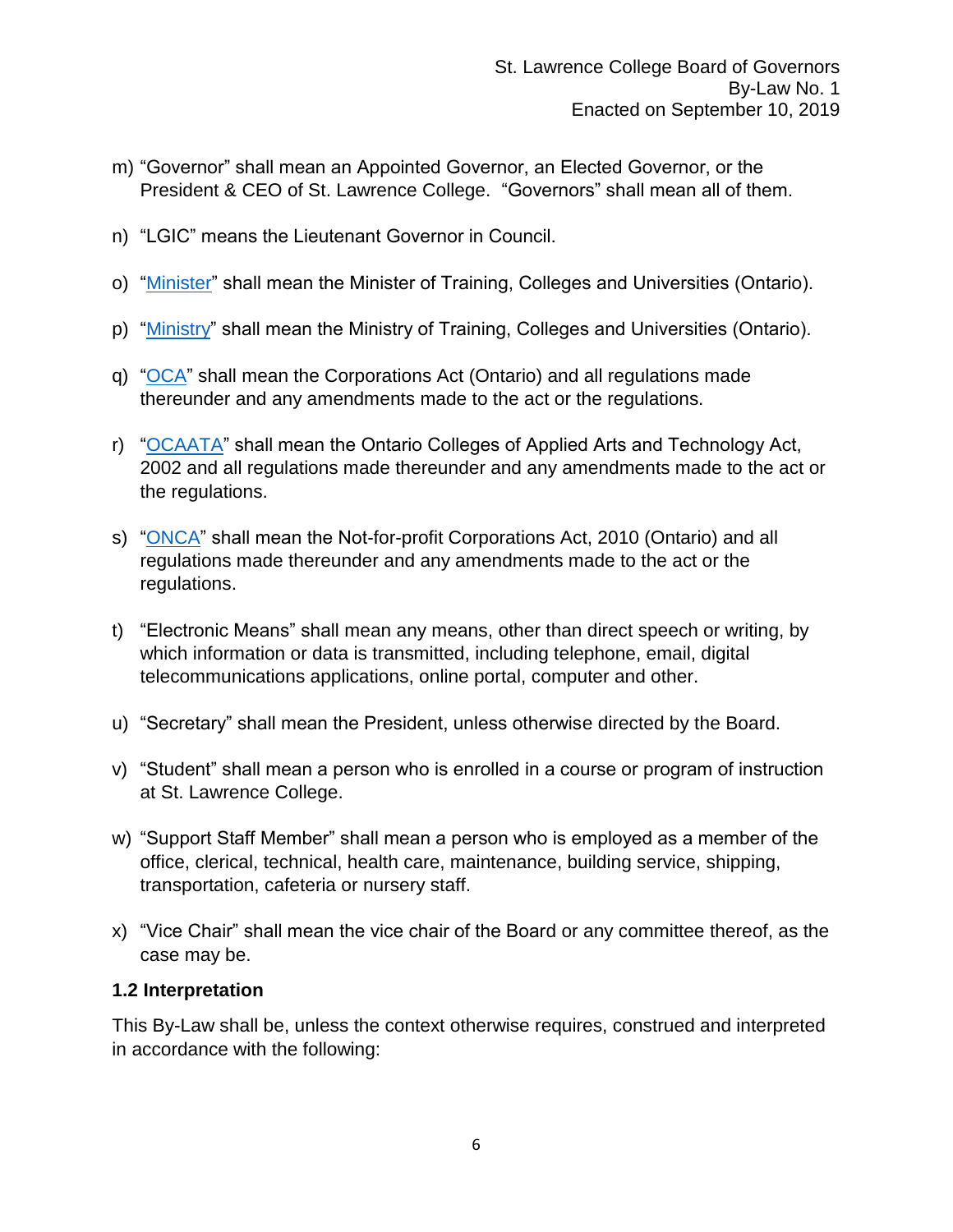- a) save as aforesaid, words and expressions defined in the Act or the Regulations have the same meanings when used herein;
- b) words in the singular include the plural and vice-versa and words in one gender and words importing persons include individuals, corporations, partnerships, trusts and unincorporated organizations; and,
- c) the headings used in the By-Law are inserted for reference purposes only and are not to be considered or taken into account in constructing the terms and provisions thereof or to be deemed in any way to clarify, modify or explain the effect of any such terms or provision.

#### **ARTICLE 2 NOT-FOR-PROFIT CORPORATIONS ACT, 2010**

References in this By-Law to the ONCA (Section 1.1 u) shall take effect only upon the proclamation of the ONCA. The OCA shall apply until the ONCA is declared in force.

#### **ARTICLE 3 ORGANIZATION**

#### **3.1 Objects of the College**

The objects of the College, as prescribed by OCAATA (Section 1.1 t), are to:

- a) offer a comprehensive program of career-oriented post-secondary education and training to assist individuals in finding and keeping employment;
- b) meet the needs of employers and the changing work environment; and,
- c) support the economic and social development of the College's local and diverse communities.

#### **3.2 Head and Registered Office**

The head and registered office of the College shall be in Brockville, Ontario or at such place therein as the Board may from time to time determine.

#### **3.3 Execution of Documents**

Deeds, transfers, assignments, contracts, agreements, mortgages, conveyances, obligations, certificates and engagements and any other instruments and documents requiring execution by the College may be signed by the Chair (or Vice-Chair of the Board in the Chair's absence) and the President. In addition, the board may from time to time direct the manner in which and the person or persons by whom any particular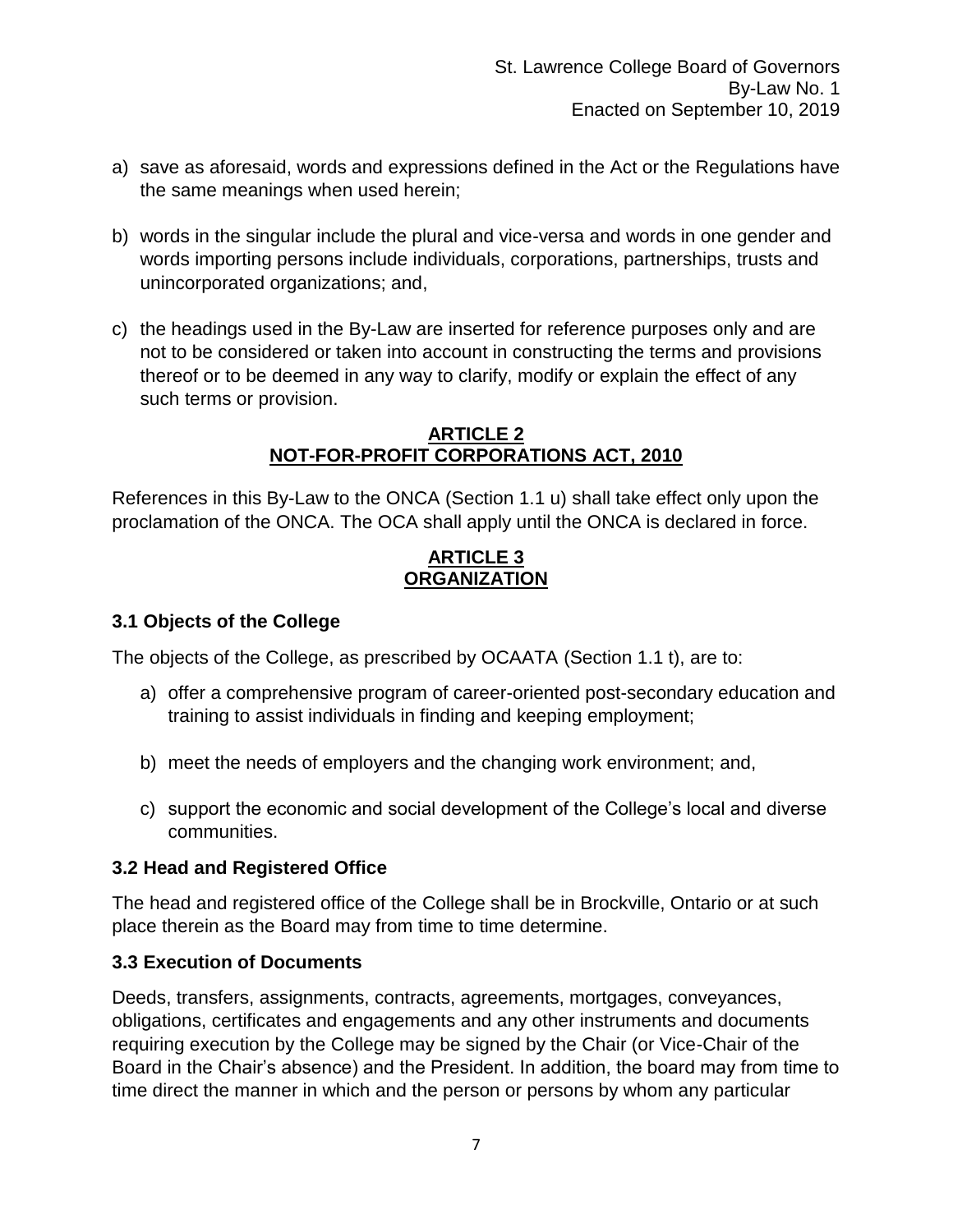St. Lawrence College Board of Governors By-Law No. 1 Enacted on September 10, 2019

instrument or class of instruments may or shall be signed. It is the responsibility of the signing officers to ensure that the transaction is in accordance with the law, Board policies and the Minister's Binding Policy Directives and to obtain Board approval when required.

#### **3.4 Books and Records**

The Board shall ensure that all necessary minutes and records of the College required by the By-Law of the College or by any applicable statute or regulation are regularly and properly kept.

#### **ARTICLE 4 BOARD OF GOVERNORS**

#### **4.1 Number of Governors**

The Board shall consist of seventeen (17) Governors all of whom shall be voting members of the Board.

#### **4.2 Qualifications of Governors**

Each Governor must meet any criteria set out in the Act and other relevant legislation and policies, including the OCAATA, the Minister's Binding Policy Directives, and any Board policies and shall be an individual who:

- a) is eighteen (18) or more years of age;
- b) is not an undischarged bankrupt;
- c) has truthfully completed and delivered a declaration of conflict of interest, in the form approved by the Board or the applicable officer or committee of the Board from time to time, declaring all actual, potential or perceived conflicts of interest, as such terms are defined in the *Minister's Binding Policy Directive on Conflict of Interest*;
- d) has not been (d) found under the **Substitute Decisions Act, 1992** or under the [Mental Health Act](https://www.ontario.ca/laws/statute/90m07) to be incapable of managing property;
- e) has not been found to be incapable by any court in Canada or elsewhere; and,
- f) has not been declared an ineligible individual under the *[Income Tax Act](https://laws-lois.justice.gc.ca/eng/acts/i-3.3/)*  [\(Canada\).](https://laws-lois.justice.gc.ca/eng/acts/i-3.3/)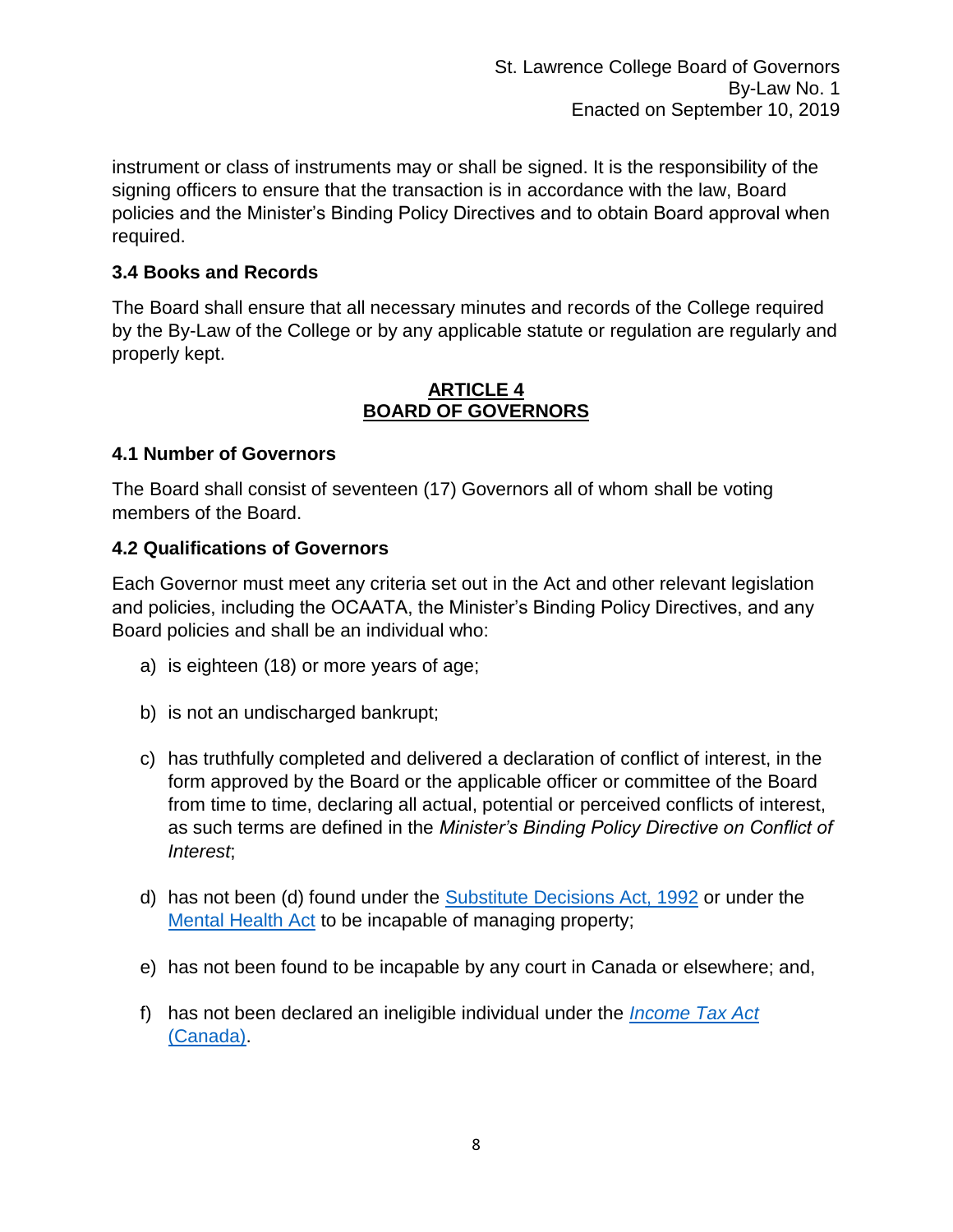# **4.3 Composition of the Board**

In accordance with OCAATA, the affairs of the College shall be directed by the Board, which shall be composed of:

- a) Thirteen (13) Governors (Section 1.1 n); and,
- b) Four (4) Elected Governors.

# **4.4 Appointment of Appointed Governors**

The thirteen (13) Appointed Governors of the Board shall include:

- a) four (4) Governors appointed by the LGIC;
- b) eight (8) Governors appointed by the Governors holding office at the time of the appointment; and,
- c) The President & CEO of St. Lawrence College.

No Appointed Governor in Sections 4.4a or 4.4b shall be an Employee or a Student of a college of applied arts and technology.

An Appointed Governor holding office at time of appointment shall not participate in the discussion or vote of the Board relating to a renewal of extension of their own appointment.

# **4.5 Election of Elected Governors**

The Elected Governors of the Board shall consist of one (1) Student, one (1) Academic Staff Member, one (1) Administrative Staff Member and one (1) Support Staff Member, each of whom, if elected, shall be voting members of the Board and shall be duly elected in accordance with the procedures established by the Board after consultation with the Elected Governor Groups.

Each Elected Governor shall be elected by their respective Elected Governor Group as provided in a By-Law established by the Board from time to time (currently, the St. Lawrence College Board of Governors By-Law No.2 governs the election of Elected Governors).

# **4.6 Governor Consent**

A Governor who is elected or appointed must consent to hold office in accordance with the Act.

All Governors must complete in full and to the best of their knowledge the St. Lawrence College Governor Certificate and Consent Form prior to beginning their official term and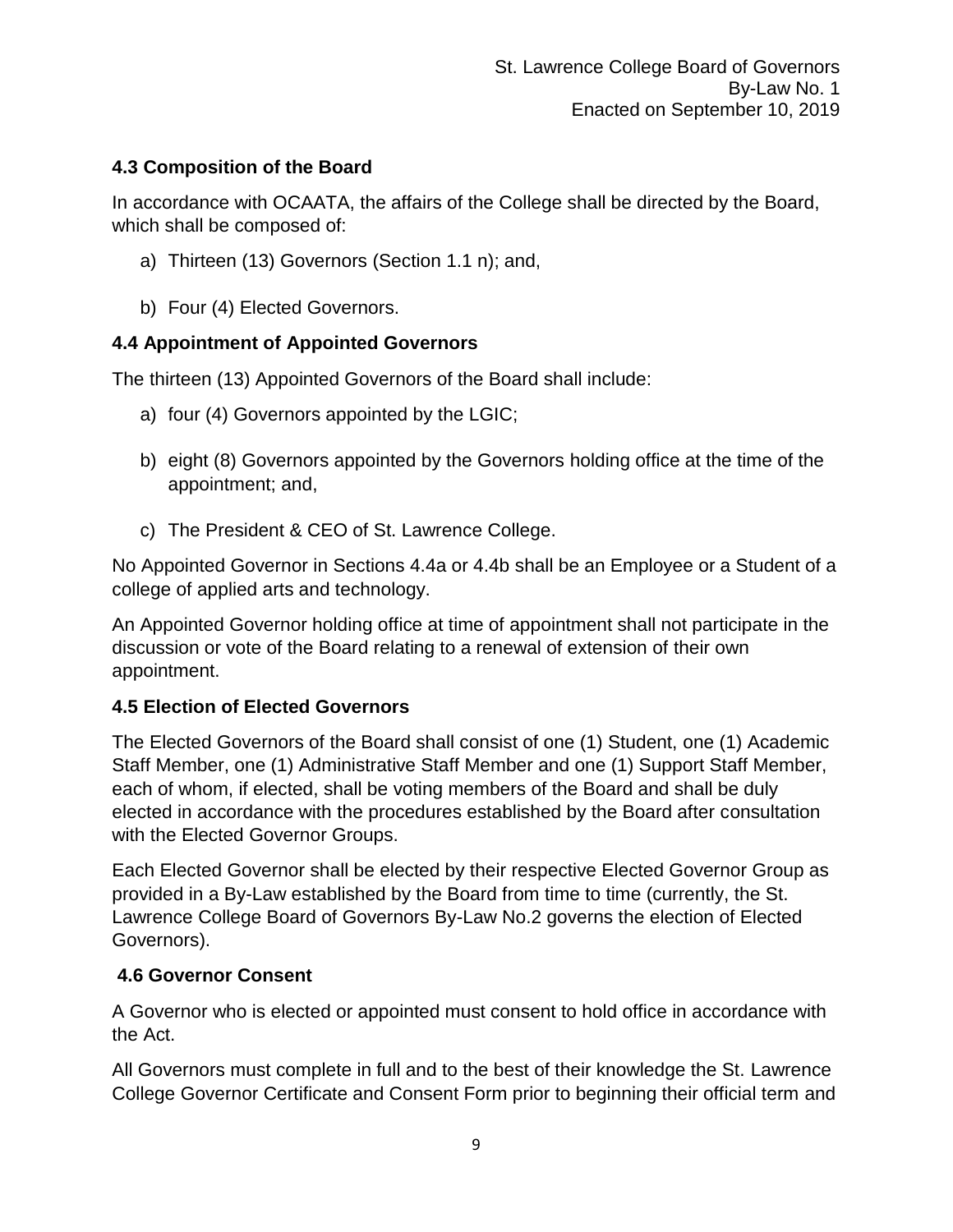again on an annual basis for the during of their official term prior to the first board meeting of the academic year.

# **4.7 Role of the Board**

The Board shall establish governance structures and set the College vision, strategic directions and overall goals to enable the achievement of expected institutional outcomes with clear lines of communication and internal accountability.

The Board shall exercise all powers and do all such acts and things as the Board is required or authorized to exercise and do pursuant to the Act.

Without limiting the role of the Board described above, the Board shall:

- a) review and approve the strategic plan, business plan and annual report of the College, and ensure that such plans and reports are available to the public;
- b) submit the strategic plan, business plan and annual report or any combination of them as the Minister directs to the Minister;
- c) overview college performance including the compilation of key performance indicators as identified by the Minister, provide such indicators to the Minister or to another person as directed by the Minister;
- d) approve the auditors' report and the audited financial statements of the College;
- e) appoint the auditors of the College;
- f) assess the performance of the President (Appointed Governors only);
- g) assess the attainment by the President of corporate goals and outcomes, and the effectiveness of the board with respect to governance; and,
- h) assess the effectiveness of the Board with respect to governance, accountability, and the attainment of corporate goals and outcomes.

As required, the Board shall also:

- a) establish governance structures to enable the achievement of expected institutional outcomes with clear lines of communication and internal accountability;
- b) set the college vision, strategic directions, and overall goals and outcomes within the context of the appropriate laws, government policy, and local need;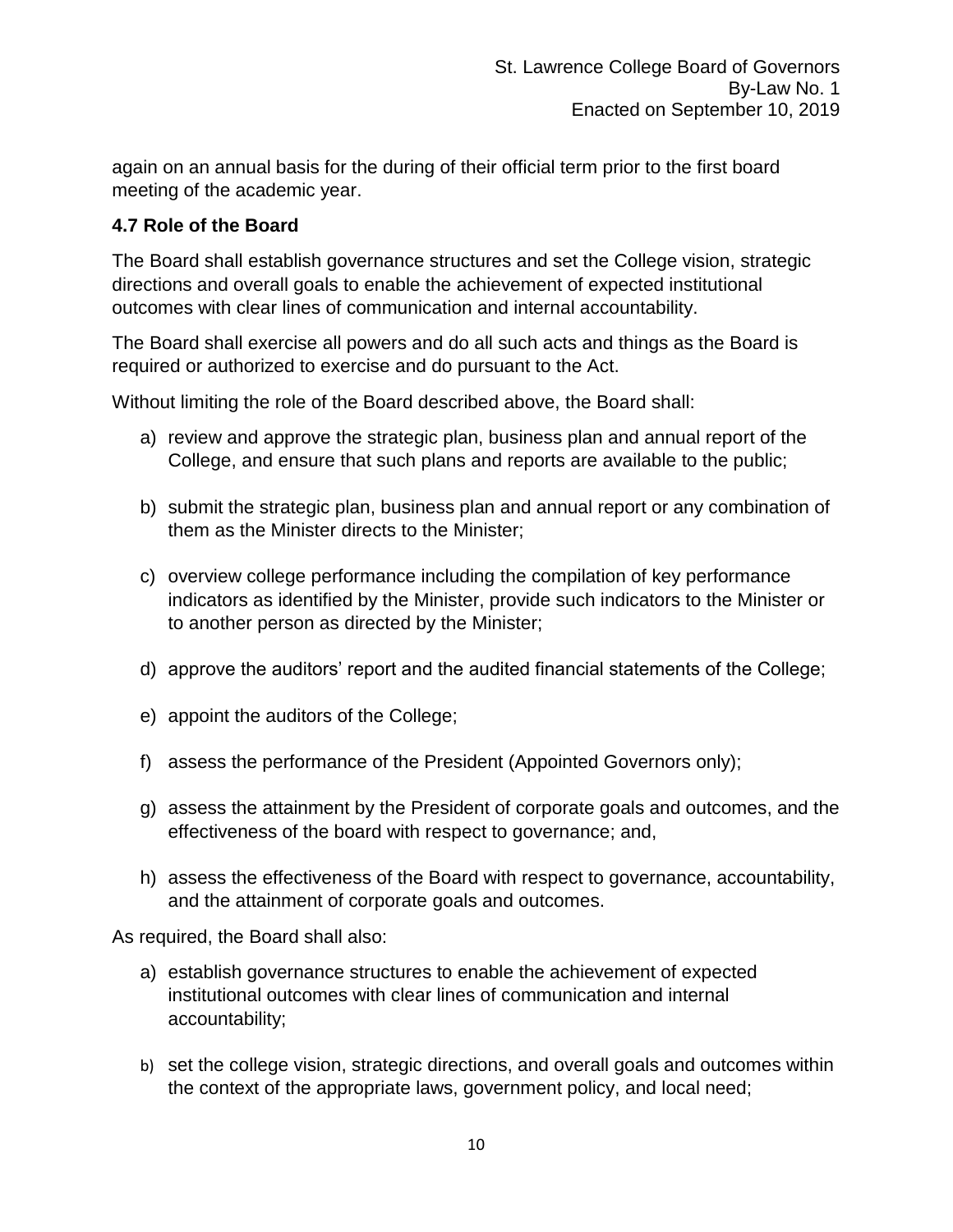- c) hire the President, delegating to the CEO accountability for the operation of the College and evaluating the CEO's performance; and,
- d) take appropriate corrective action, as necessary, where expected outcomes or quality of performance are not achieved.

#### **4.8 Term of Office**

- a) An Appointed Governor shall hold office for a term of three (3) years and shall not serve for more than two (2) terms consecutively;
- b) An Elected Governor, other than a Governor elected by Students, shall hold office for a term not to exceed three (3) years and shall not serve for more than one (1) term consecutively, but is eligible for reappointment or re-election, as the case may be, after two (2) years absence from the Board;
- c) A Student elected as an Elected Governor shall hold office for a term not to exceed one (1) year and shall not serve for more than four (4) terms consecutively, but is eligible for re-election after two (2) years absence from the Board;
- d) Governors may not serve more than six (6) consecutive years; and,
- e) The President shall remain a Governor during their term as President of St. Lawrence College.

#### **4.9 Remuneration of Governors**

The Board may approve allowances for a Governor for travelling and living expenses incurred by the Governor, while engaged in the business of the Board as established by

Ministerial directives or policies, but Governors shall otherwise not be remunerated by the Board for undertaking the responsibilities of a Governor.

# **4.10 Compliance with Minister's Binding Policy Directives**

Governors will comply with all of the Minister's Binding Policy Directives issued by the Minister from time to time, which define the expectations of the Ministry of Training, Colleges and Universities regarding the College's compliance with the OCAATA.

#### **ARTICLE 5 REMOVAL OF GOVERNORS**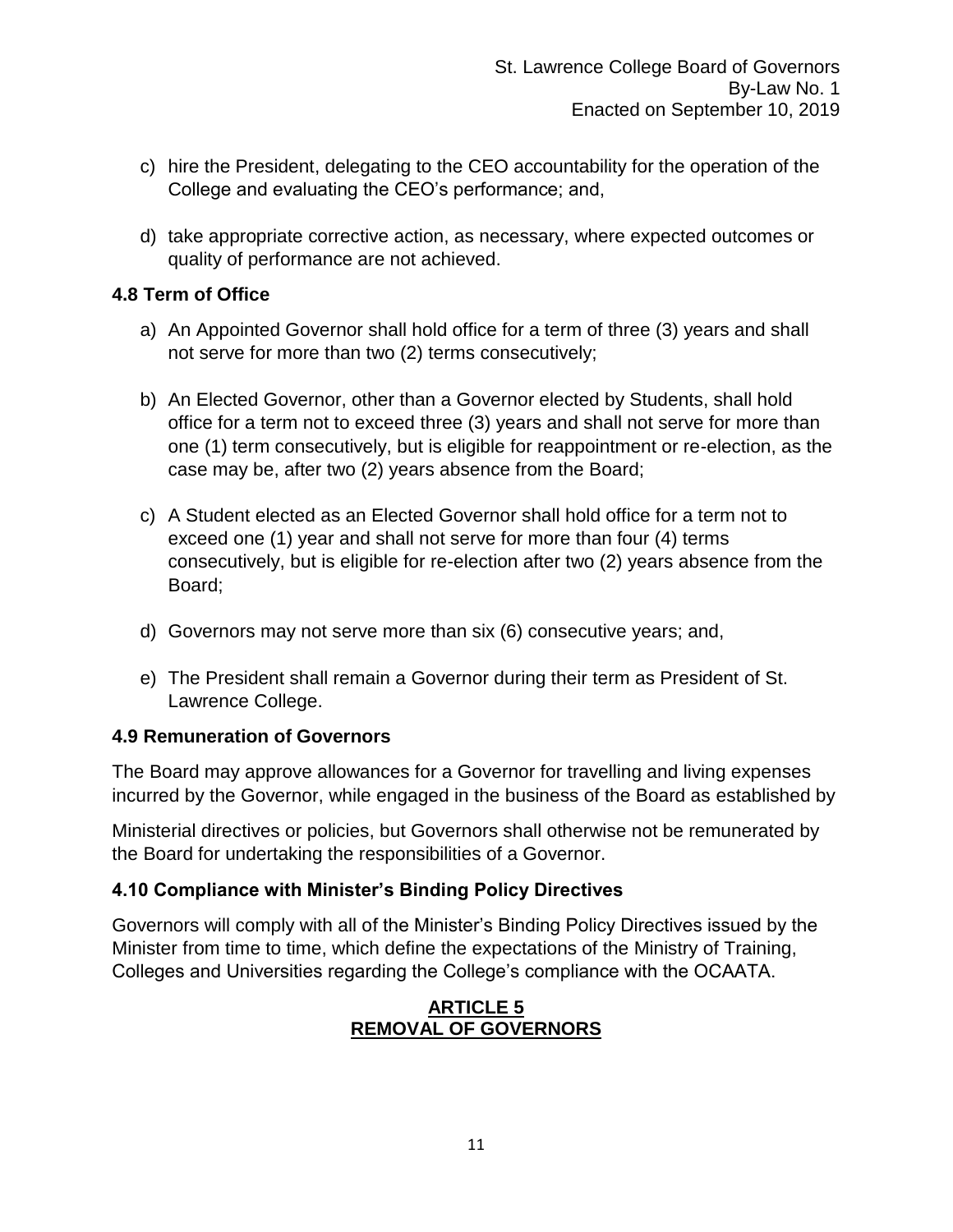#### **5.1 Removal of Governors**

The Board may remove a Governor from the Board in accordance with the provisions of this Section, except for:

- a) a member of the Board appointed by the LGIC; and,
- b) the President by virtue of office.

With respect to any Governor appointed by the LGIC, if the Board believes there is a reason justifying the removal of the Governor from the Board, the Board may set those reasons out in a report to the Minister for referral to the LGIC.

# **5.2 Grounds for Removal**

The Governors may remove a Governor from the Board by ordinary resolution before the expiration of their term if (one or more is applicable):

- a) the Governor has failed to attend at least 50% of the meetings of the Board during a twelve (12) month period or four (4) consecutive meetings of the Board;
- b) the Governor has neglected or refused to participate on Board committees and/or to contribute to effective discussion and decision making at the Board;
- c) the Governor has failed to (i) truthfully complete and deliver a declaration of conflict of interest as referenced in Section 4.2(c); (ii) failed to declare a potential, perceived or actual conflict of interest; or (iii) otherwise failed to comply with the conflict of interest requirements for Governors set out in the *Minister's Binding Policy Directive on Conflict of Interest*, the Act or any other applicable law, or the St. Lawrence College Governor Certificate and Consent Form
- d) the Governor has failed to maintain the confidentiality of any and all information, discussions, or proceedings at in-camera or closed sessions of the Board;
- e) the Governor has failed to observe and perform the Governor's fiduciary duty to the College in that the Governor has not acted with honesty, in good faith and in the best interests of the College;
- f) the Governor demonstrates conduct unbecoming of a Board member including but not limited to activities that are illegal, that are in breach of established Board policies, that are in opposition to the college's corporate values, that demonstrate a lack of respect for Governors or Board decisions, or that constitute or demonstrate harassment, violence or discrimination;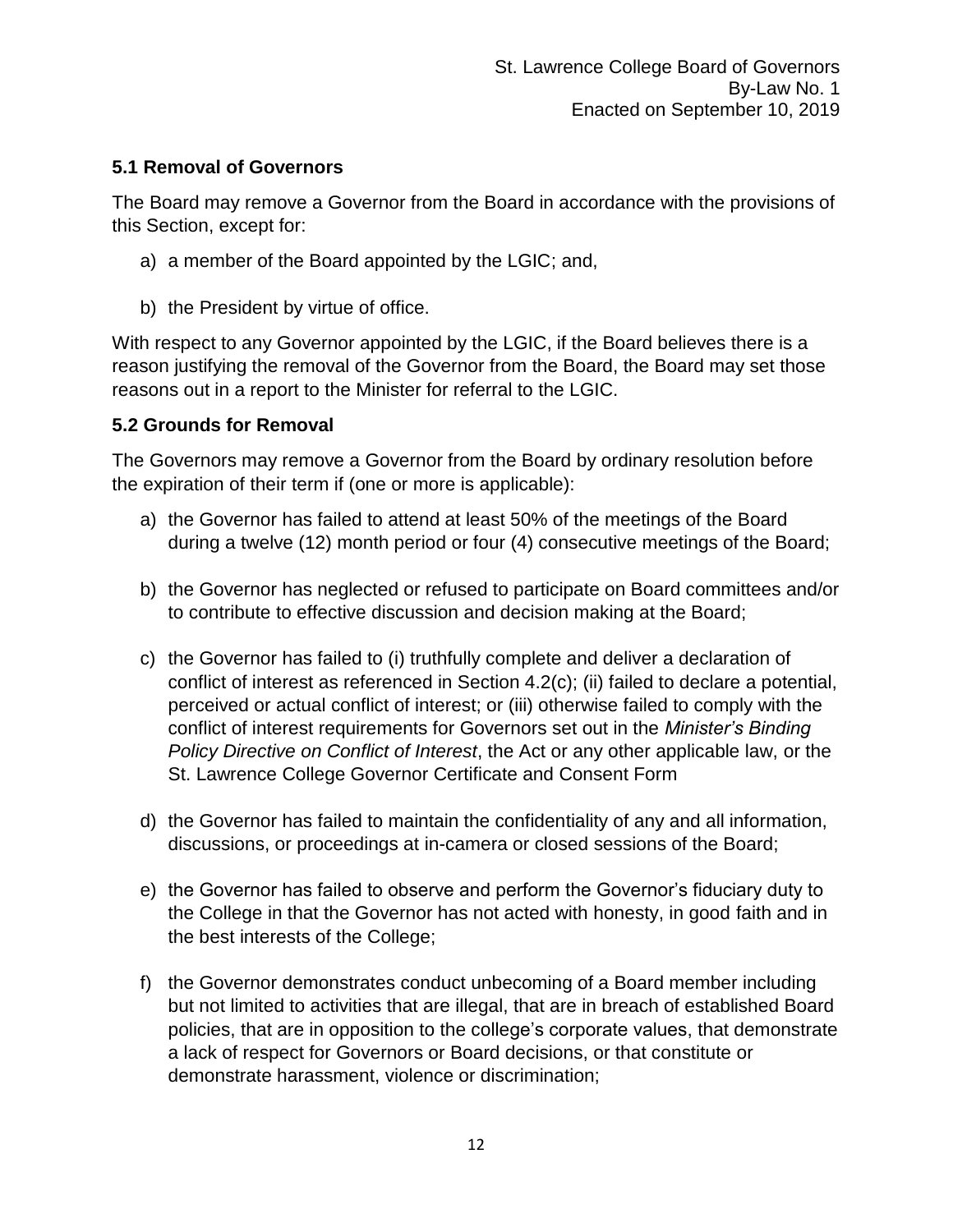- g) the Governor is in breach of By-Laws, related policies or binding directives;
- h) the Governor no longer meets the criteria of set out in Qualification of Governors (Section 4.2); or,
- i) a vote passed by the majority of the votes cast by the members of the Board that such Governor should be immediately removed from the Board based on a breakdown of trust or confidence in such Governor.

#### **5.3 Procedure for Removal**

The following procedures shall be followed in removing a Governor from the Board:

- a) Meetings of the Board regarding the removal of a Governor may be formally called by the Chair, a Vice-Chair, the President, or on the direction in writing of four (4) Governors;
- b) The Governor which is subject of the removal may be given an opportunity to address the said meeting prior to the vote on said resolution at the discretion of the Board Chair;
- c) The Board's declaration that a Governor's membership on the Board is vacated shall be made by ordinary resolution of the Board;
- d) Subject to the written attestation required pursuant to Section 5.4(c), the resolution declaring the vacancy on the Board shall be entered in the minutes of the Board and shall be conclusive evidence of the vacancy.

#### **5.4 Review Procedure**

Every decision of the Board to remove a Governor from the Board shall be reviewed by the Chair (or Vice Chair) and the President, provided that such review procedure shall:

- a) only relate to the issues of whether the reasons for the removal and the procedure followed in removing a Governor were in compliance with this By-Law and/or the St. Lawrence College Board of Governors By-Law No. 2;
- b) not include a review of whether the decision of the Board was correct; and,
- c) require the Chair (or Vice Chair) and the President to sign a written attestation that the removal process was carried out in accordance with this By-Law.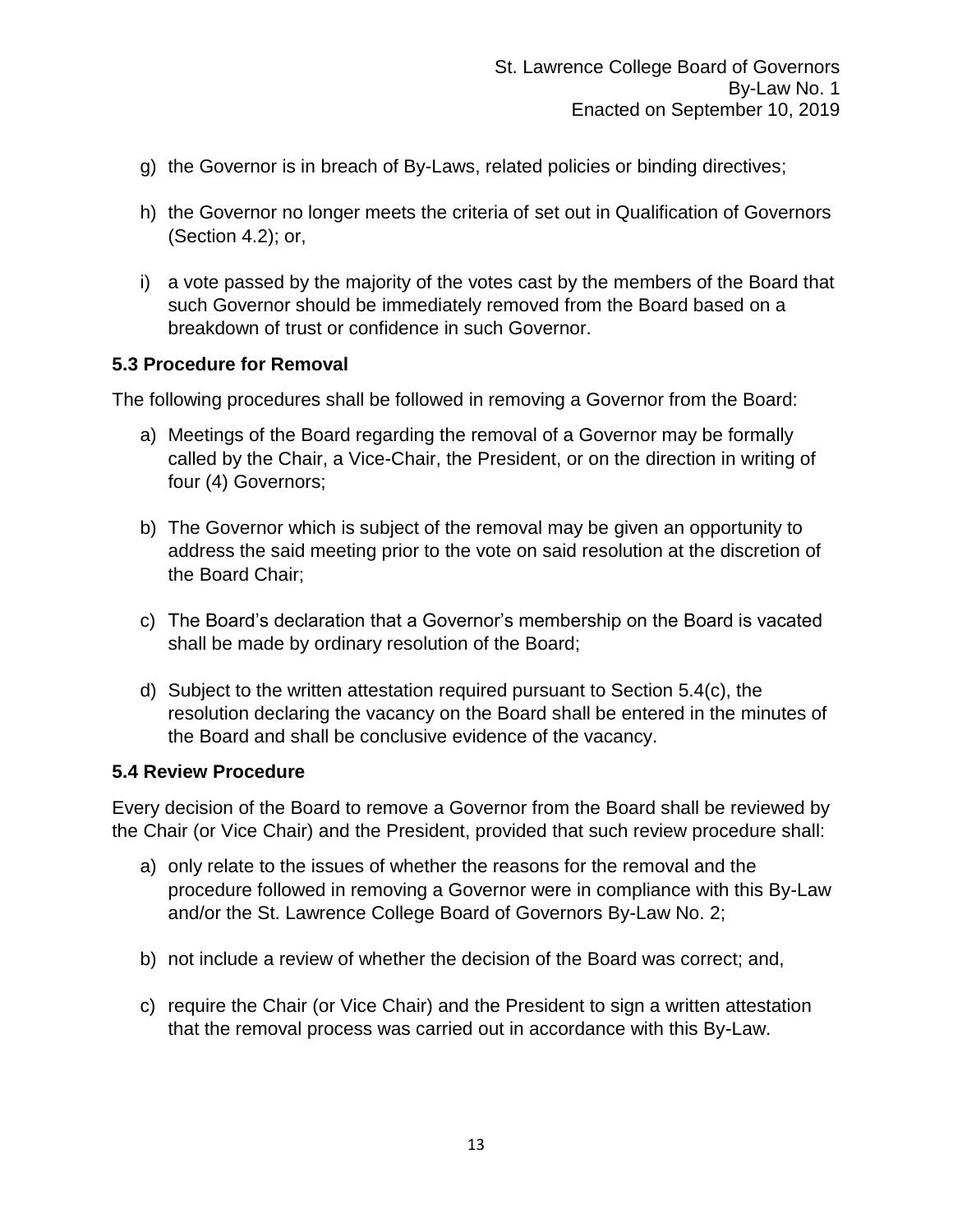#### **5.5 Alternatives to Removal of Governor**

If any of the events of Section 5.2 have occurred, the Board shall, as an alternative to removing a Governor (Section 5.3), have the option of taking any one or a combination of the following actions:

- a) issuing an oral reprimand; or
- b) issuing a written reprimand; or
- c) suspending the Governor for a period or term set by the Board; or
- d) requesting that the Governor resign.

# **ARTICLE 6 VACANCIES**

#### **6.1 Vacancies on the Board**

The office of a Governor shall be automatically vacated if:

- a) a Governor dies;
- b) a Governor resigns;
- c) a Governor is no longer qualified as outlined in Section 4.2;
- d) a Governor is removed for reasons outlined in Section 5.2;
- e) an Elected Governor ceases temporarily or permanently to be a Student, Academic Staff Member, Administrative Staff Member or Support Staff Member, as applicable, provided that a Student who graduates prior to the expiration of the Student's term on the Board may remain a Governor until August 31st in the year of their graduation if such Student remains otherwise qualified;
- f) an Appointed Governor submits an application to become an employee or a Student of the College; or,
- g) an Elected Governor submits an application to a position at the College to which the position reports directly to the President or a Vice President of the College.

A resignation of a Governor becomes effective at the time the resignation is received (in writing or electronic mail to the attention of the Board Chair) by the College or at the time specified in the resignation, whatever is later.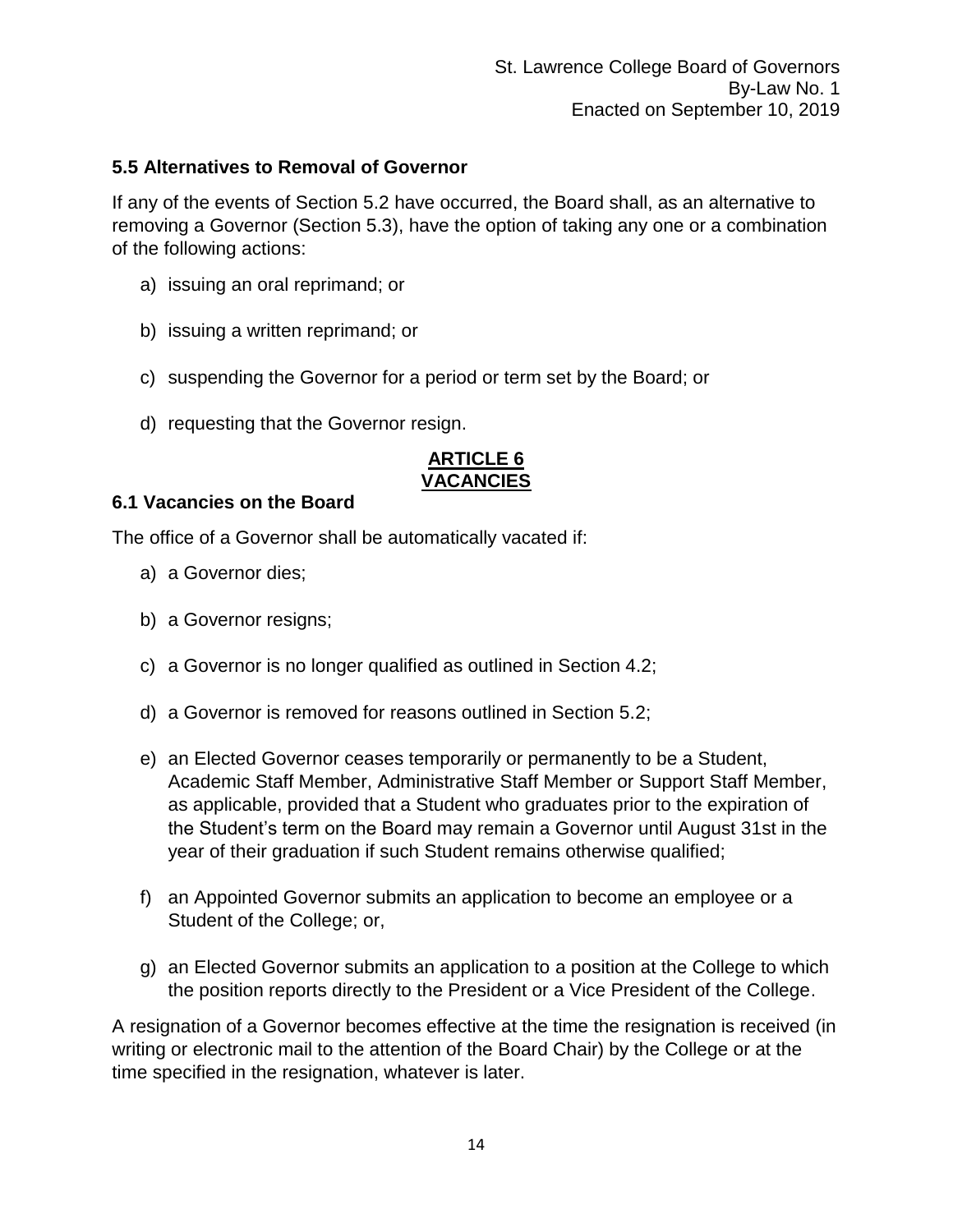Where there is a vacancy in the Board, the remaining Governors may exercise all the powers of the Board so long as a quorum remains in office.

# **6.2 Filling Vacancies**

- a) Where a vacancy occurs among the Governors appointed by the LGIC, the LGIC may appoint a person to fill the vacancy for a term of up to three (3) years, at the discretion of the LGIC, commencing on the date of appointment and terminating on August 31st in the year in which such term expires.
- b) Where a vacancy occurs among Governors that are not Elected Governors or appointed by the LGIC, the Board shall appoint a person to fill the vacancy for a term up to three (3) years, commencing on the date of appointment and terminating on August 31 in the year in which such term expires; or,
- c) Where a vacancy occurs among the Elected Governors of the Board, the applicable Elected Governor Group shall, in accordance with the Election By-Law, elect a person to fill the vacancy for a term up to three (3) years, or if a Student for a term up to one (1) year, commencing on the date of appointment and terminating on August 31 in the year in which such term expires.

# **ARTICLE 7 MEETINGS OF THE BOARD**

# **7.1 Meetings of the Board**

Except as otherwise required by law, the Board may hold its meetings at the head and registered office of the College or such place or places in Ontario as it may from time to time determine. Meetings of the Board will be scheduled as may be required to ensure that the Board fulfills its role as set out in Section 4.7.

# **7.2 Notice and Holding of Meeting**

Meetings of the Board may be formally called by the Chair, Vice-Chair, or the President or on the direction in writing of four (4) Governors.

Subject to OCAATA and Section 7.5 of this By-Law, all meetings of the Governors shall be open to the public and prior notice of the meeting shall be given to the Governors and to the public in the manner specified in Section 14.1 not less than fourteen (14) days before the meeting is to take place.

The written declaration of the President, Chair or a Vice-Chair that notice has been given pursuant to this By-Law shall be sufficient and conclusive evidence of giving of such notice.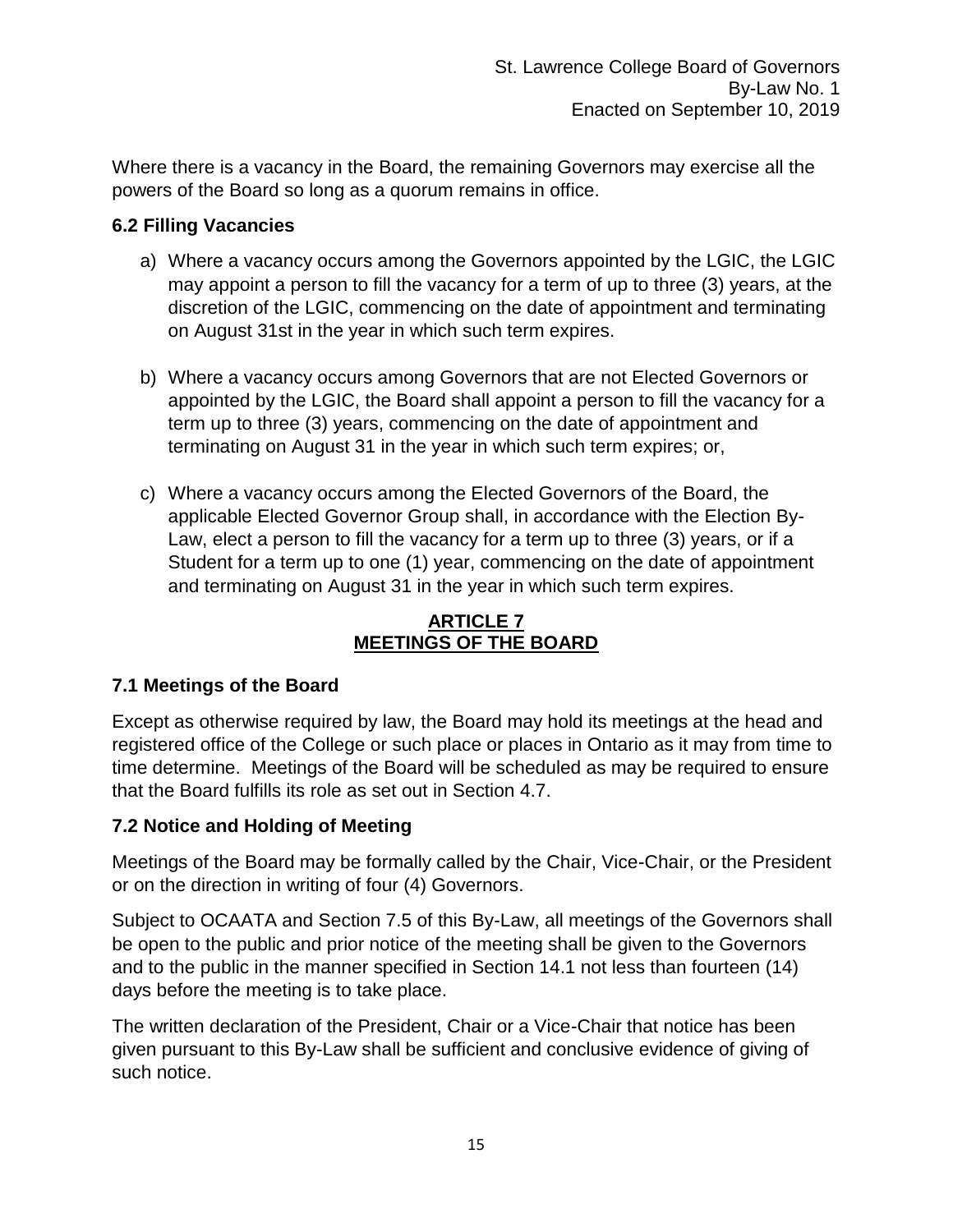Notice of a meeting of Governors need not specify the purpose of the business to be transacted at the meeting, unless the meeting is intended to deal with any of the following matters in which case the notice must specify that matter:

- a) to submit to the Board any question or matter requiring the approval of the Board;
- b) to fill a vacancy among the Governors or in the position of auditor;
- c) to appoint additional Governors;
- d) to issue debt obligations except as authorized by the Governors;
- e) to approve any annual financial statements; or,
- f) to adopt, amend or repeal By-Laws.

#### **7.3 Absence of the Chair**

The Chair or, in the case of the absence or illness of the Chair, a Vice-Chair shall preside at all meetings of the Board. In the case of the absence or illness of the Chair and both Vice-Chairs or there being vacancies in those offices, the Board may appoint an Appointed Governor to act as Chair for the time being and the Governor so appointed shall act and have all the powers of the Chair.

#### **7.4 Public Meetings**

Subject to the OCAATA and Section 7.5 hereof, all open session meetings of the Board or respective committee shall be open to the public, and no person shall be excluded from any such meeting except as following:

- a) for improper conduct as determined by the Board or committee; or,
- b) where a matter to be considered by the Board is determined to be confidential.

Where a matter determined by the Board to be confidential to the College is to be considered, the part concerning such confidential matter may be held in an in-camera session of the Board.

#### **7.5 Confidential Matters (in-camera)**

Where a matter to be considered at a Board meeting is determined by the majority of Governors present, in accordance with the criteria established below, to be confidential to the College, the part of the meeting concerning such confidential matter may be closed to the public and may be held in an in-camera session of the Board.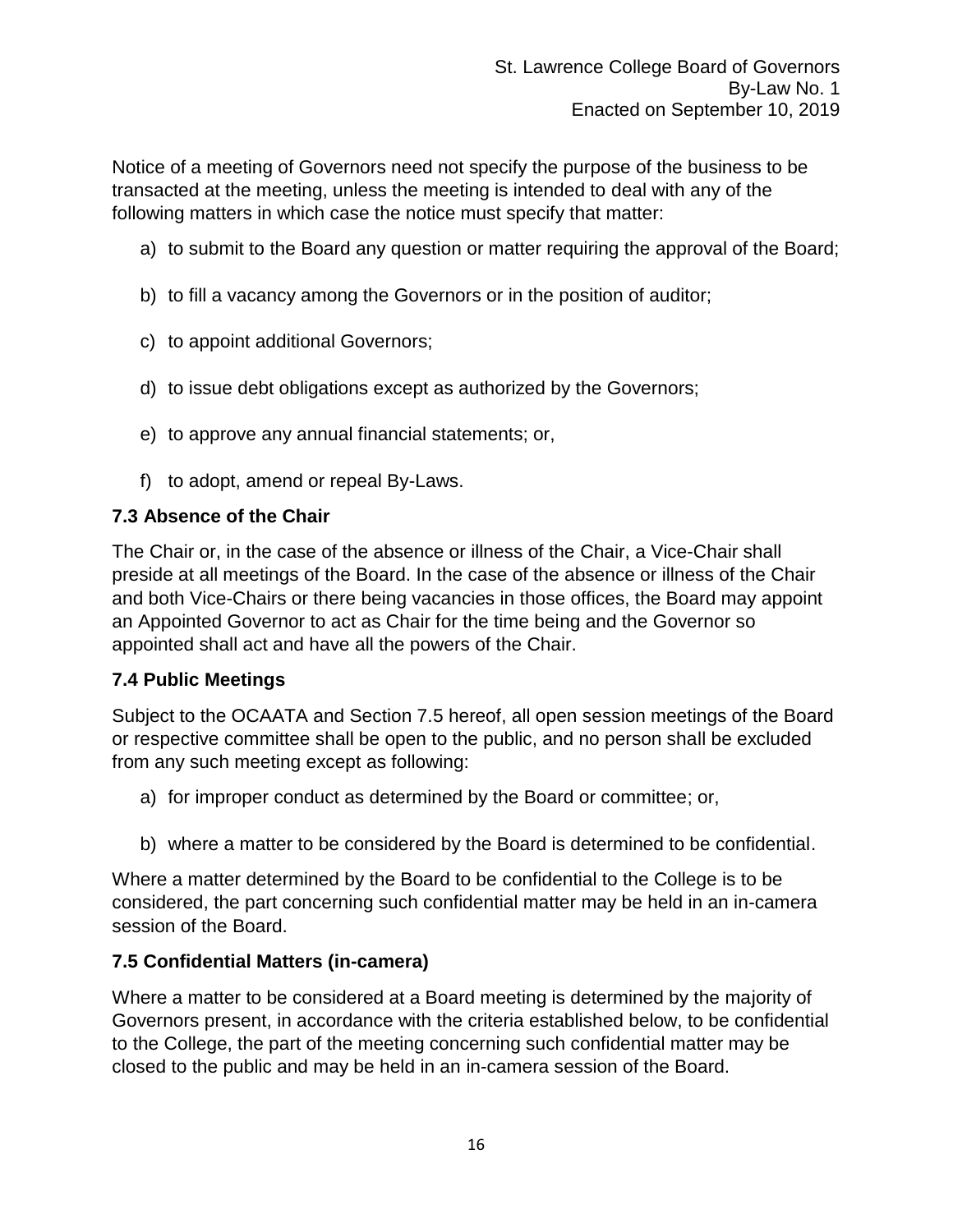In-Camera meetings will generally be held to discuss matters pertaining, but not limited to the following:

a) the disclosure of intimate, personal or financial information in respect of a member or potential member of the Board or a committee of the Board, an

employee or prospective employee of the Board, or a student of St. Lawrence College;

- b) the acquisition, renovation, disposal, lease, exchange or expropriation of real or personal property or improvement;
- c) the preparation, negotiation, and execution of contracts, or any other financial matters;
- d) litigation or potential litigation affecting the Board;
- e) strategic labour relations and matters pertaining to collective bargaining or terms of employment;
- f) the receiving of advice that is subject to solicitor-client privilege, including communications necessary for that purpose;
- g) all matters arising out of the President's terms of employment, including hiring, evaluation and performance review, contract terms and termination;
- h) Board self-evaluation;
- i) information that is prohibited from disclosure under the Freedom of Information and Protection of Privacy Act;
- j) other matters that, in the opinion of the majority of Governors, the disclosure of which might be prejudicial to an individual or to the best interests of the College; and,
- k) all discussions pertaining to the consideration whether an item to be discussed should be discussed in-camera.

The Board shall not vote on any amendment or adoption of a By-Law during an incamera meeting. All Governors may request the presence of appropriate administrators or other persons as a resource to address specific issues during such in-camera meetings. The decision of the Chair granting or denying such request shall, if any objection is raised, be put to the Board to be determined by a majority vote.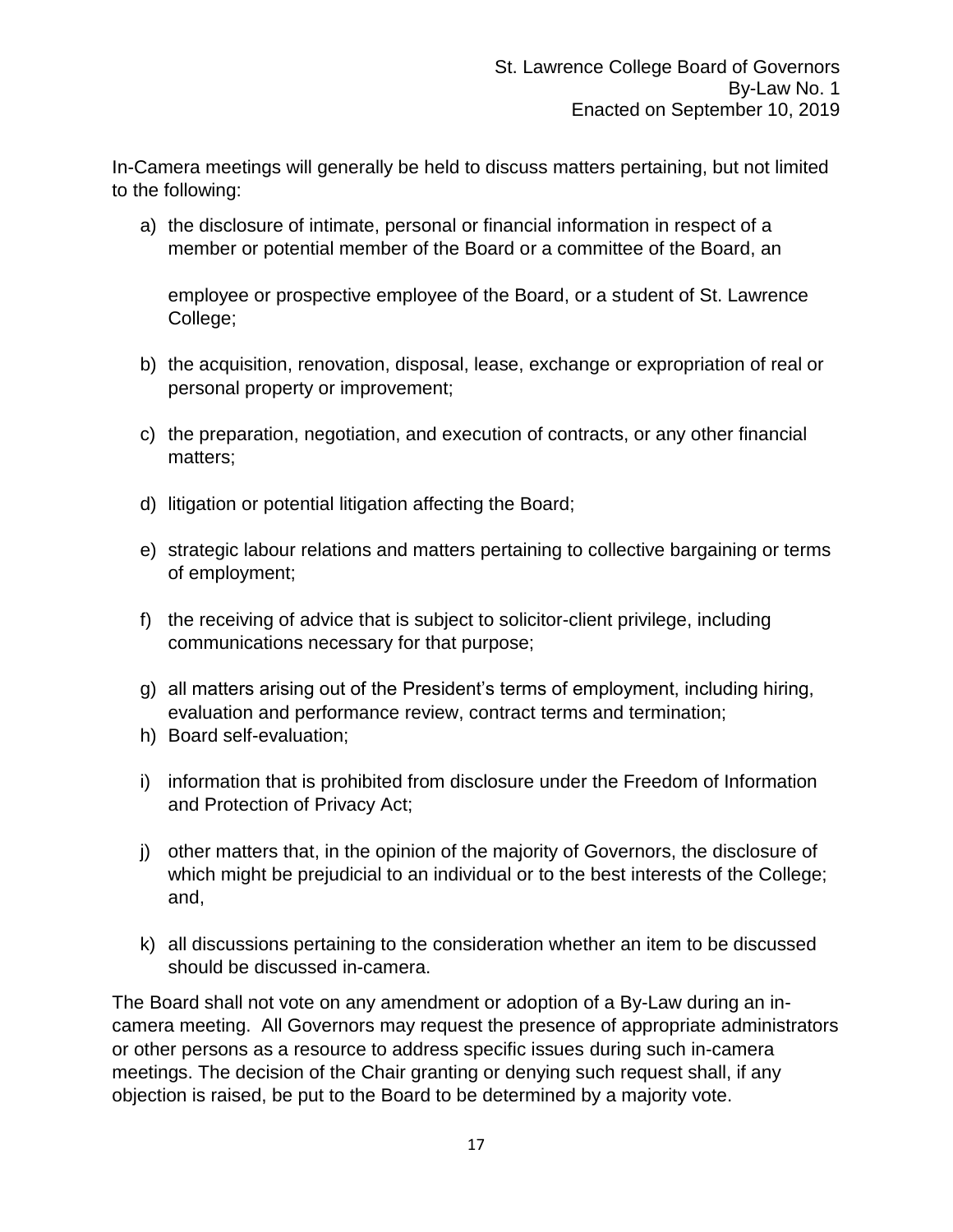All Governors and other persons attending the in-camera meetings of the Board shall keep all information, discussions and proceedings strictly confidential. Even when the resulting decision is made public, all discussions and all information provided at an incamera session shall remain confidential unless the Board decides, by resolution, to make the information public.

Where a matter of a personal nature concerning an individual may be considered at a meeting of the Board, the part of the meeting concerning such individual shall be held in-camera unless such individual requests, and the Board agrees, that such part of the meeting be open to the public.

#### **7.6 Electronic Meeting Attendance**

Provided all Governors have consented to holding meetings by Electronic Means, the Chair may provide that a meeting shall be conducted by Electronic Means. Minutes of any Open Session meeting conducted by Electronic Means shall be made available to the public.

#### **7.7 Resolutions in Writing**

A resolution, signed by all the Governors entitled to vote on that resolution at a meeting of Governors or of a committee of Governors is as valid as if it had been passed at a meeting of Governors or of a committee of Governors.

#### **7.8 Quorum**

A quorum for a Board meeting shall be equal to the majority of the number of Governors, plus one.

#### **7.9 Voting**

- a) The procedures set out in the *Minister's Binding Policy Directive on Conflict of Interest* directive must be followed (Section 8.1).
- b) Questions arising at any meeting of the Board shall, unless otherwise required by this By-Law, be determined by a majority of votes, and in the case of equality of votes the Chair shall cast the deciding vote.
- c) All votes at any such meeting shall be taken by ballot if so demanded by any Governor present, but if no demand be made, the vote shall be taken in the usual way by assent or dissent.
- d) A declaration by the Chair that a resolution has been carried and entry to that effect in the minutes shall be admissible in evidence as prima facie proof of the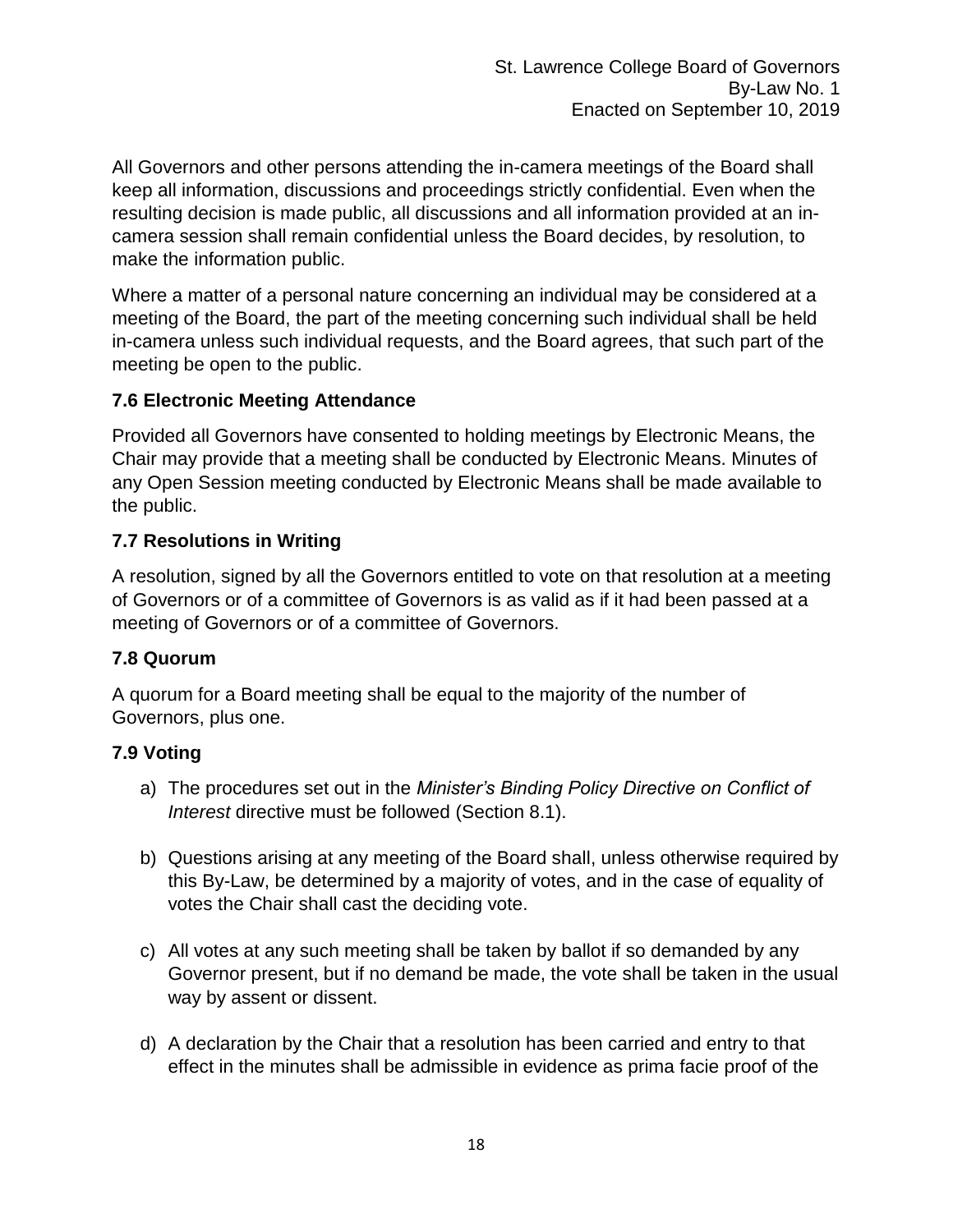fact without proof of the number or proportion of the votes recorded in favour of or against such resolution.

Where a Governor has an actual, potential or perceived conflict of interest, as defined in the Minister's Binding Policy Directive on Conflict of Interest, the Governor must declare the conflict and the general nature of the conflict at the earliest opportunity.

Where the Board declares that a Governor has a conflict of interest with respect to a matter, the Governor shall not vote on that matter or participate in the discussion on that matter and, should the matter arise at an in-camera session, such Governor shall leave the meeting for the duration of the discussion and vote with respect to such matter. For more information please refer to [Article 8.](http://www.tcu.gov.on.ca/pepg/documents/ConflictofInterestDirective.pdf)

# **7.10 Adjournment**

Any meetings of the Board may be adjourned to any time and from time to time, and such business may be transacted at such adjourned meeting as might have been transacted at the original meeting from which such adjournment took place.

No notice shall be required of any such adjourned meeting. Such adjournment may be made notwithstanding that no quorum is present.

# **ARTICLE 8 CONFLICT OF INTEREST**

# **8.1 Conflict of Interest**

All Governors shall comply with the requirements in the Act regarding conflict of interest. Every Governor shall also comply with the Minister's Binding Policy Directive on Conflict of Interest and any conflict of interest policy or code of conduct approved by the Board.

All Governors are required to complete in full and to the best of their ability the relevant forms (Section 4.6) declaring all actual, potential or perceived conflicts of interest.

#### **ARTICLE 9 PROTECTION OF THE GOVERNORS AND OFFICERS**

# **9.1 For the Protection of Governors and Officers**

Except as otherwise provided in the Act, no Governor or officer for the time being of the College shall be liable for the acts, receipts, neglects or defaults of any other Governor or officer or Employee or for joining in any receipt or act for conformity or for any loss, damage or expense happening to the College through the insufficiency or deficiency of title to any property acquired by the College or for or on behalf of the College or for the insufficiency or deficiency of any security in or upon which any of the moneys of or belonging to the College shall be placed out or invested or for any loss or damage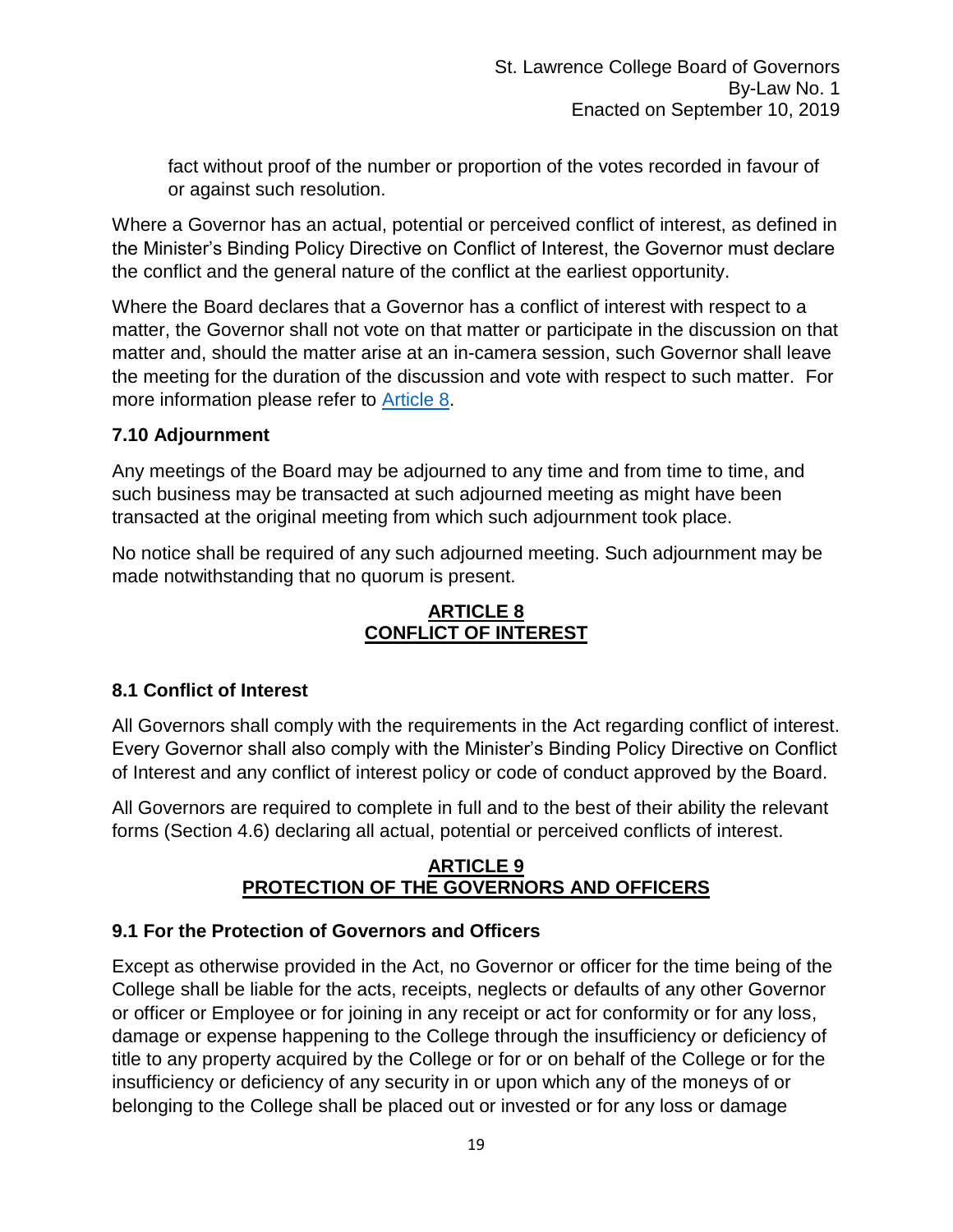arising from the bankruptcy, insolvency or tortious act of any person, firm or corporation, including any person with whom or which any moneys, securities or effects shall be lodged or deposited, or for any loss, conversion, misapplication or misappropriation of or any damage resulting from any dealings with any moneys, securities or other assets belonging to the College or for any other loss, damage or misfortune whatever which may happen in the execution of the duties of the person's respective office or trust or in relation thereto unless the same shall happen by or through the person's own willful neglect or default or failure to act honestly and in good faith with a view to the best interests of the College, provided that nothing herein shall relieve any Governor or officer of any liability imposed by statute.

# **9.2 Governor Duties**

Every Governor and officer of the College, in exercising such person's powers and discharging such person's duties, shall act honestly and in good faith with a view to the best interests of the College and shall exercise the care, diligence and skill that a reasonably prudent person would exercise in comparable circumstances. Every Governor and officer of the College shall comply with the Act, the OCAATA, the Minister's Binding Policy Directives and this By-Law along with other By-Laws of the Board.

#### **9.3 OCA Provisions**

Until the ONCA is proclaimed in force, the following shall apply:

Every Governor and officer of the College, and their heirs, executors, administrators, legal representatives, estates and effects, respectively, shall from time to time and at all

times, be indemnified and saved harmless out of the funds of the College, from and against:

all costs, charges and expenses whatsoever such Governor or officer sustains or incurs in or about any action, suit or proceeding that is brought, commenced or prosecuted against him or her, for or in respect of any act, deed, matter or thing whatsoever, made, done or permitted by him or her, in or about the execution of the duties of his or her office; and/or

all other costs, charges and expenses he or she sustains or incurs in or about or in relation to the affairs of the College except such costs, charges and expenses as are occasioned by his or her own negligence or default or failure to act honestly and in good faith with a view to the best interests of the College.

#### **9.4 ONCA Provisions**

Upon proclamation of the ONCA, the following provisions shall apply: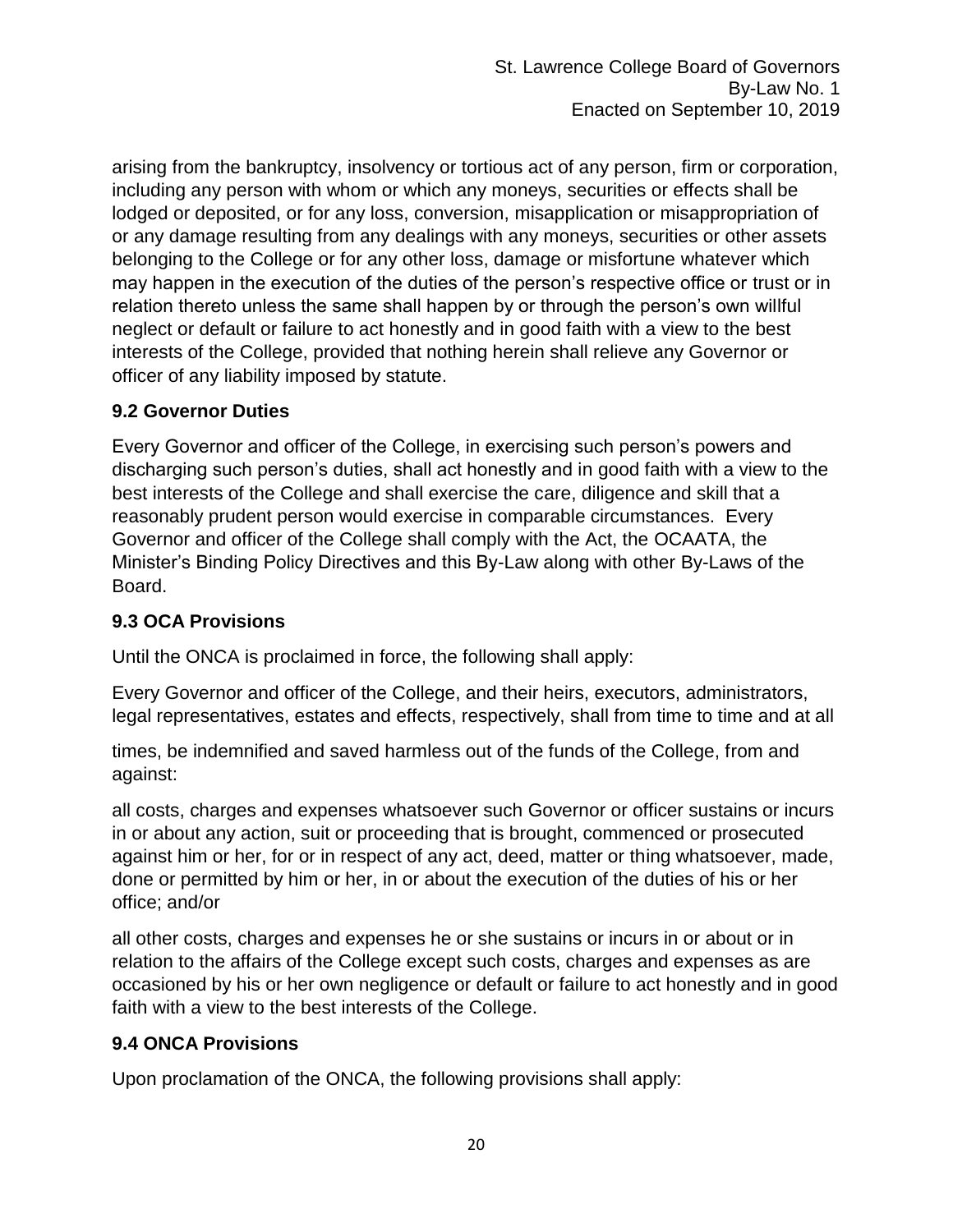Provided that the standard of care required of the Governor under the ONCA has been satisfied, which includes relying in good faith on financial statements of the College presented by an officer, reports of the auditor or person conducting a review engagement, financial reports of the College presented by an officer, a report or advice of an officer or Employee of the College, or a report of a professional, no Governor shall be liable for money or property distributed or paid by the College contrary to the ONCA.

Every Governor, officer or former Governor or officer, shall from time to time and at all times, be indemnified and saved harmless, out of the funds of the College, from and against all costs, charges and expenses, including an amount paid to settle an action or satisfy a judgment, reasonably incurred by the individual in respect of any civil, criminal, administrative, investigative or other action or proceeding in which the individual is involved because of that association with the College.

The College shall not indemnify an individual unless the individual acted honestly and in good faith with a view to the best interests of the College; and if the matter is criminal or administrative proceeding that is enforceable by a monetary penalty, the individual had reasonable grounds for believing that his or her conduct was lawful.

The College shall also indemnify any Governor in such circumstances as the ONCA or law requires. Nothing in this By-Law shall limit the right of any person entitled to indemnity to claim indemnity apart from the provisions of this By-Law to the extent permitted by the Act or law.

With respect to the defense by a Governor or officer of any claims, actions, suits or proceedings, whether civil or criminal, for which the College is liable to indemnify a Governor or officer or other individual pursuant to the terms of the ONCA and this By-Law, the Board shall authorize the College to advance to the Governor or officer such funds as may be reasonably necessary for the defense of such claims, actions, suits or proceedings upon written notice by the Governor or officer to the College disclosing the particulars of such claims, actions, suits or proceedings and requesting such advance provided the Governor or officer fulfills the conditions of Section 46(3) of the ONCA. The Governor or officer shall repay the money advanced if the Governor or officer does not fulfill the conditions of Section 46(3) of the ONCA.

#### **9.5 Insurance**

Subject to applicable laws, including the *[Charities Accounting Act](https://www.ontario.ca/laws/regulation/010004)* and the regulations made thereunder, the College may purchase and maintain insurance for the benefit of a Governor or an officer, against any liability incurred by that individual in the individual's capacity as a Governor or an officer of the College, or, in the individual's capacity as a

Governor or officer, or in a similar capacity, of another entity if the individual acts or acted in that capacity at the College's request.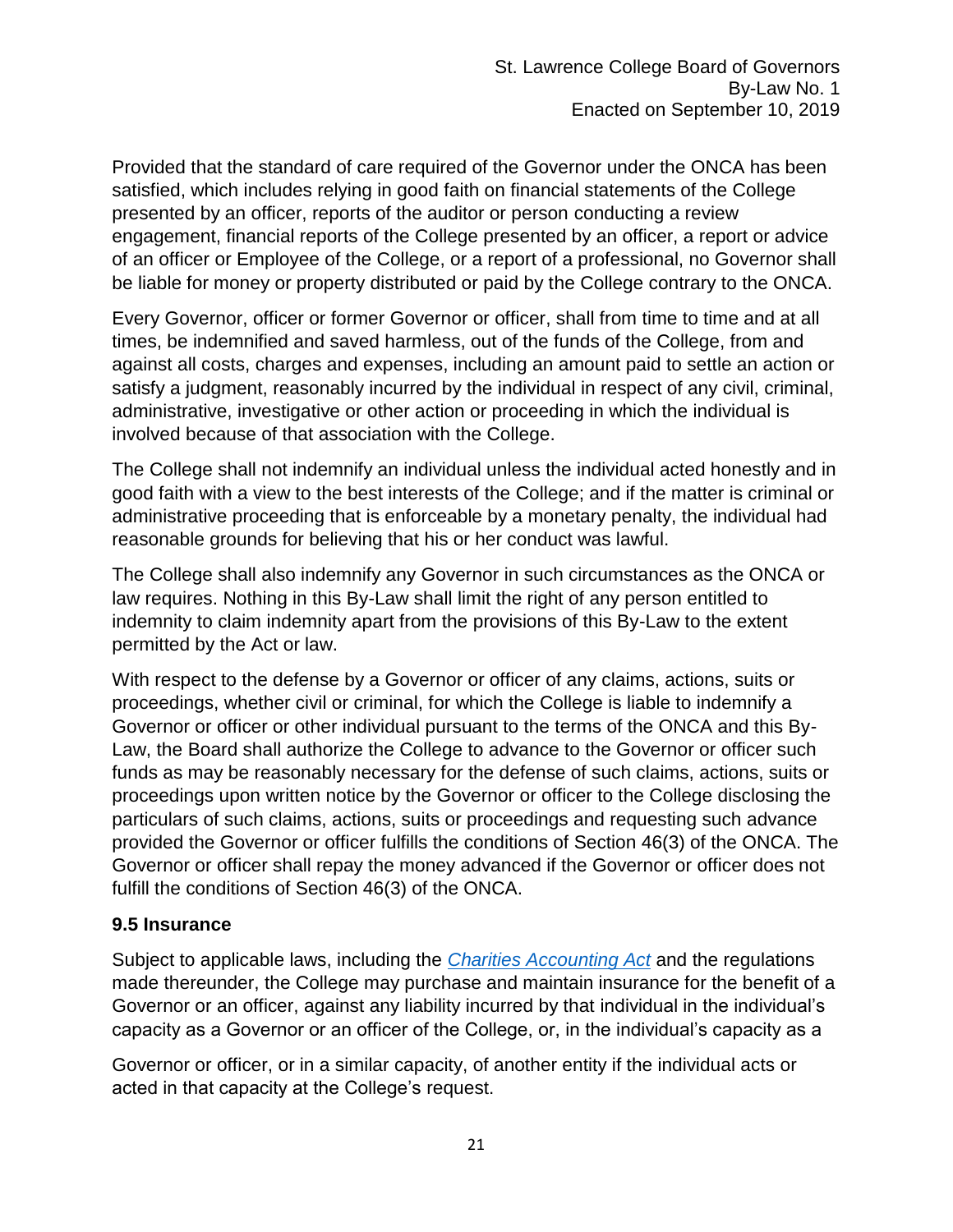#### **ARTICLE 10 COMMITTEES**

# **10.1 Committees**

The Board may establish committees from time to time. The Board shall determine the duties of such committees. The functions, duties, responsibilities and powers of committees shall be provided in the resolution of the Board by which such committee is established or in terms of reference adopted by the Board.

# **10.2 Committee Membership and Delegation**

Unless otherwise provided by By-Law or by Board resolution, the President shall appoint the members of committees, the Chair of each committee and, if desirable, the Vice-Chair thereof. The members of any committee must be Governors of the College.

Procedures at and quorum for committee meetings shall be determined by the Chair of each committee, unless established by the Board by resolution or by way of general committee regulations from time to time. The Board may fill any vacancies occurring from time to time in such committees and may abolish and from time to time reappoint any such committee. If required by the Board, minutes of the proceedings of any such committee shall be kept in a book or books for that purpose, which shall always be open for the inspection of any Governor. The minutes of each meeting of any such committee shall be read and approved, or amended, at the following Board meeting.

The Governors may delegate to any committee, any of the powers of the Governors other than the powers set out in 7.2, Section C.

# **10.3 Advisory College Council**

The Board shall ensure that an Advisory College Council is established, the purpose of which is to provide a means for Students and staff of the College to offer advice and feedback to the President on matters of importance to Students and staff. The terms of reference for the Advisory College Council shall be approved by the Board and in accordance with guidelines established by the Minister.

# **ARTICLE 11 OFFICERS**

# **11.1 Officers**

There shall be a Chair, two (2) Vice-Chairs, President and Secretary and such other officers as the Board may determine by resolution from time to time.

Two or more offices of the College may be held by the same person.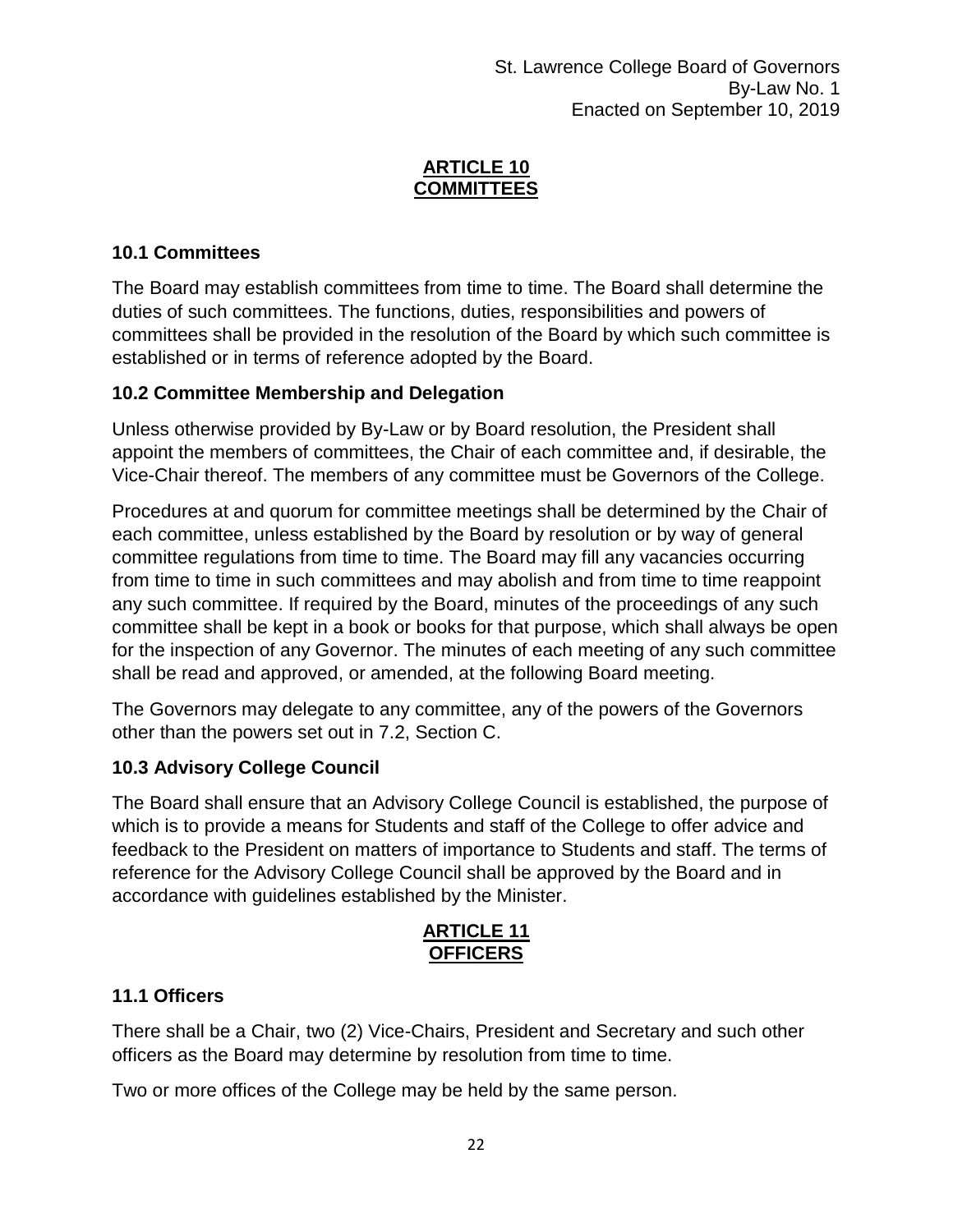Except for the Chair, Vice-Chairs and President, officers of the College need not be Governors.

# **11.2 Election of Chair and Vice-Chairs**

The Board shall annually elect from among its Appointed Governors, a Chair and two (2) Vice-Chairs.

The Chair and Vice-Chairs shall be eligible for re-election.

In default of such election, the then incumbents, provided that they continue to be Governors, shall hold office until their successors are elected.

Chair and Vice-Chair terms run from September 1 to August 31 each year.

#### **ARTICLE 12 DUTIES OF OFFICERS**

# **12.1 President**

The Board shall delegate to the President, as Chief Executive Officer, full authority to direct the business and affairs of the College (except such matters and duties by law must be transacted or performed by the Board) and to appoint, classify, promote, suspend, transfer, reclassify or remove administrative, teaching and non-teaching personnel of College, or, may delegate to any such personnel any lesser power.

The President shall conform to all lawful orders given by the Board and shall at all reasonable times provide to the Governors all information they may require regarding the affairs of the College.

The President shall not attend a part of the meeting of the Board during which their personal remuneration is discussed nor shall the President vote on any matter relating to that remuneration.

The Board may, subject to any contractual restrictions, remove the President from their role as President of the College, at which time the President shall cease to be a member of the Board.

# **12.2 Secretary**

The Board shall appoint a Secretary who shall attend all meetings of the Board and record or delegate to be recorded all facts and minutes of all proceedings in the books kept for that purpose.

The Secretary shall be responsible for giving all notices required to be given to the Governors.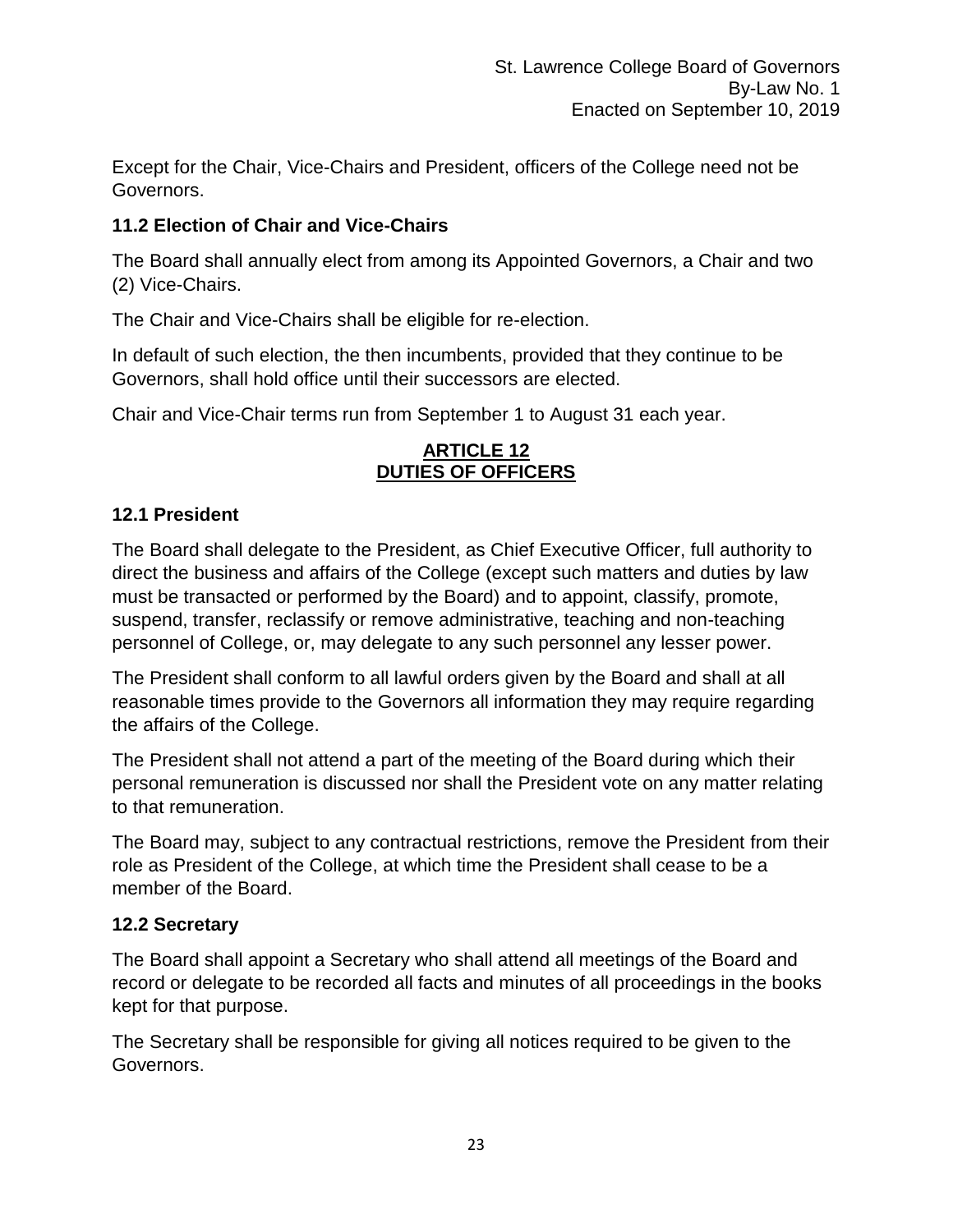The Secretary shall be the custodian of the corporate seal of the College and of all books, papers, records, correspondence, contracts and other documents belonging to the College which the Secretary shall deliver up only when authorized by a resolution of the Board to do so, and to such person or persons as may be named in the resolution, and the Secretary shall perform such other duties as may from time to time be determined by the Board.

The President may be the Secretary.

#### **12.3 Other Officers**

The duties of officers of the College shall be such as the terms of their engagement call for or as Governors may require of them.

# **12.4 Vacancies**

If the office of Chair, Vice-Chair, President or Secretary or any other Board officer becomes vacant for any reason, the Board shall elect or appoint an officer to fill such vacancy.

#### **ARTICLE 13 FINANCIAL MATTERS**

# **13.1 Financial Year**

Unless otherwise determined by the Ministry, the Board or the OCAATA, the fiscal year of the College shall terminate on the 31st day of March each year.

# **13.2 Budget Approval**

The Board shall ensure the College balances its budget every year. The Board shall not approve an annual budget prepared in respect of a fiscal year of College that would provide for an accumulated deficit at the end of such fiscal year without prior written approval of the Minister.

# **13.3 Auditors**

Annually, the Board shall appoint one or more auditors licensed under the Public Accountants Act who are independent of the College, any of its affiliates, Governors and officers of the College and its affiliates, to review and audit the accounts and financial records of the College. The auditor shall be instructed to prepare, for submission to the Board and the Minister, an audited financial statement for the preceding fiscal year in accordance with guidelines issued by the Ministry. The Board shall fix the remuneration to be paid to the auditors so appointed.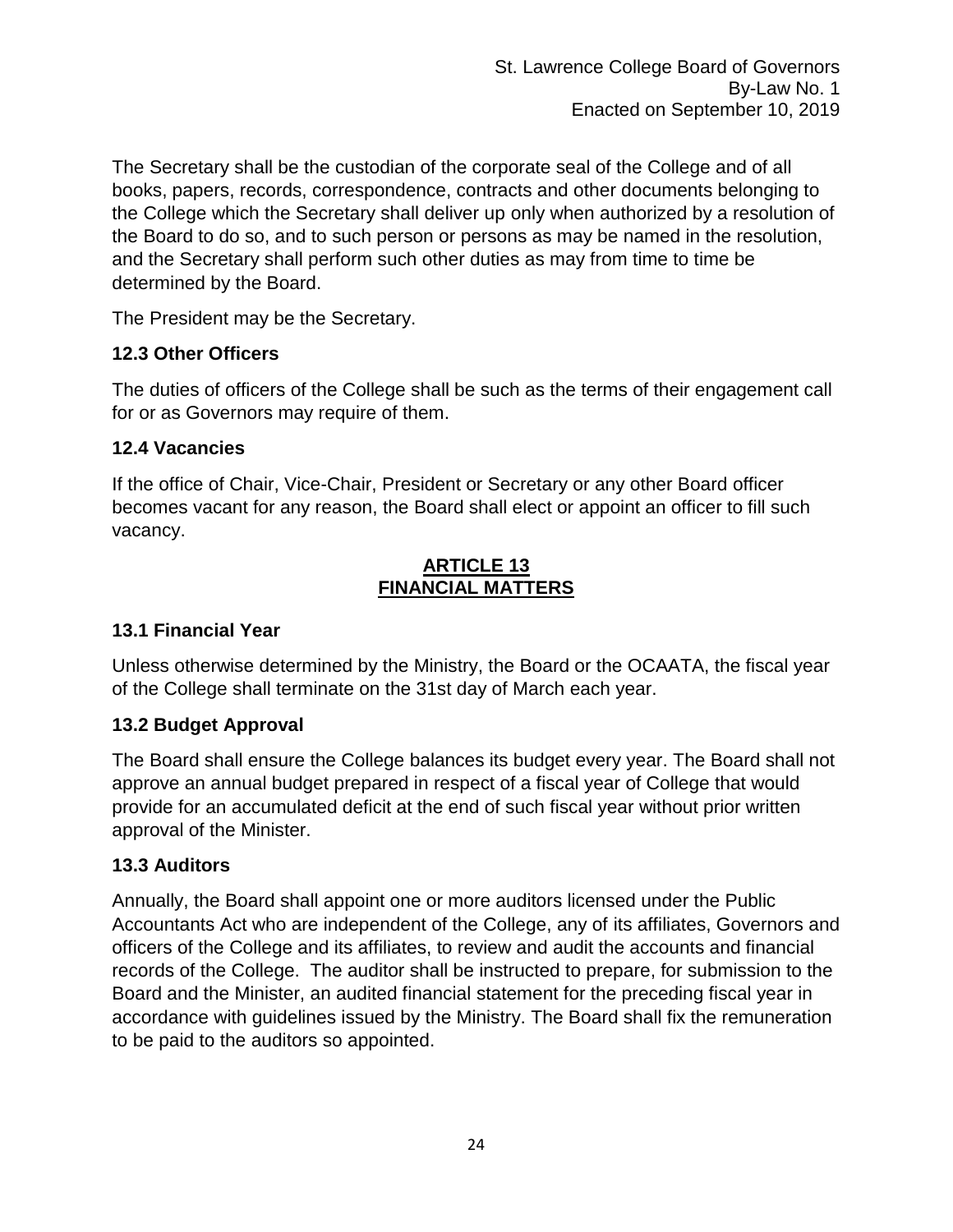# **ARTICLE 14 NOTICES**

# **14.1 Method of Giving Notices**

Once established by the Board, the schedule of regular meetings of the Board shall be posted on the College's website and sent to each Governor by email. Where urgent conditions prevail, notice of an unscheduled Board meeting shall be delivered, telephoned or sent by electronic mail to each Governor not less than one (1) day before the meeting is to take place. Wherever practicable, notice of unscheduled meetings of the Board will be posted on the College's website promptly after they are called. Notwithstanding this Section 14.1, the Board may also give notice of the College's meetings to Governors and/or the public by other reasonable electronic means, as may be determined by the Board from time to time.

# **14.2 Signature of Notices**

The signature of any Governor or officer of the College to any notice or document to be given by the College may be written, stamped, digitally imported or printed.

# **14.3 Computation of Time**

In computing the date when notice must be given under any provision requiring a specified number of days' notice of any meeting or other event, the date of giving a notice shall be excluded and the date of the meeting or of the event shall be included.

#### **14.4 Omissions and Errors**

The accidental omission to give any notice to any Governor or officer of the College or any other person entitled thereto or the non-receipt of any notice by any Governor or officer or any other person entitled thereto, or any error in any notice not affecting the substance thereof, shall not invalidate any action taken at any meeting held pursuant to such notice or otherwise founded thereon.

#### **14.5 Waiver of Notice**

Any Governor, officer or any other person entitled thereto may waive any notice required to be given to him or her under any provision of the Act, the OCAATA or this By-Law, and such waiver, whether given before or after the meeting or other event of which notices are required to be given, shall cure any default in giving such notice.

# **ARTICLE 15 BY-LAWS**

# **15.1 Public Accessibility**

The By-Law shall be accessible to the public free of charge on the College's website.